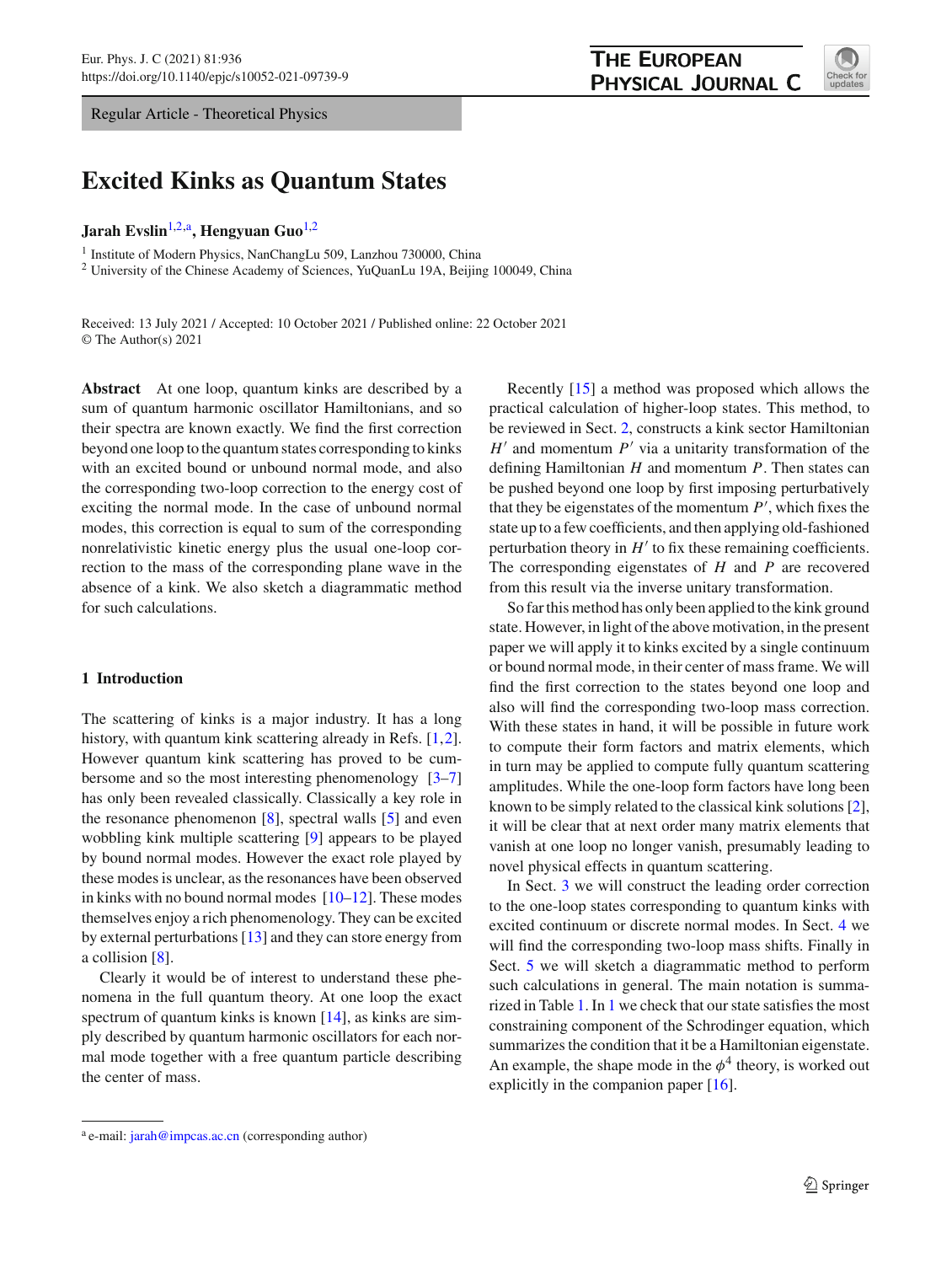<span id="page-1-1"></span>**Table 1** Summary of notation

| Operator                                            | Description                                                                                                                |
|-----------------------------------------------------|----------------------------------------------------------------------------------------------------------------------------|
| $\phi(x), \pi(x)$                                   | The real scalar field and its conjugate<br>momentum                                                                        |
| $A_p^{\dagger}, A_p$                                | Creation and annihilation operators in<br>plane wave basis                                                                 |
| $B_k^{\dagger}, B_k$                                | Creation and annihilation operators in<br>normal mode basis                                                                |
| $\phi_0, \pi_0$                                     | Zero mode of $\phi(x)$ and $\pi(x)$ in normal<br>mode basis                                                                |
| $\ddots_a, \ddots_b$                                | Normal ordering with respect to $A$ or $B$<br>operators respectively                                                       |
| H, P                                                | The defining Hamiltonian and<br>corresponding momentum                                                                     |
| H', P'                                              | $D_f$ -transformed H and P                                                                                                 |
| $H_n$                                               | The $\phi^n$ term in $H'$                                                                                                  |
| Symbol                                              | Description                                                                                                                |
| f(x)                                                | The classical kink solution                                                                                                |
| ${\cal D}_f$                                        | Unitary operator that translates $\phi(x)$ by<br>the classical kink solution                                               |
| $g_B(x)$                                            | The kink linearized translation mode                                                                                       |
| $g_k(x)$                                            | Continuum or discrete normal mode                                                                                          |
| $\gamma_i^{mn}$                                     | Coefficient of $\phi_0^m B^{\dagger n}  0\rangle_0$ in order i<br>excited state $ \mathfrak{K}\rangle$                     |
| $\Gamma_i^{mn}$                                     | Coefficient of $\phi_0^m B^{\dagger n}  0\rangle_0$ in order <i>i</i><br>Schrodinger Equation $(H'-E) \mathfrak{K}\rangle$ |
| $V_{ijk}$                                           | Derivative of the potential contracted with<br>various functions                                                           |
| $\mathcal{I}(x)$                                    | Contraction factor from Wick's theorem                                                                                     |
| $\boldsymbol{p}$                                    | Momentum                                                                                                                   |
| k                                                   | The analog of momentum for normal<br>modes                                                                                 |
| R                                                   | Value of $k$ for the normal mode considered                                                                                |
| $\omega_k$ , $\omega_p$                             | The frequency corresponding to $k$ or $p$                                                                                  |
| $Q_n$                                               | $n$ -loop correction to kink ground state<br>energy                                                                        |
| $E_n$                                               | $n$ -loop correction to excited kink energy                                                                                |
| State                                               | Description                                                                                                                |
| $ \mathfrak{K}\rangle$ ( $ \mathfrak{K}\rangle_i$ ) | Excited kink state as eigenvector of $H'$ (at<br>order i)                                                                  |
| $ 0\rangle$ ( $ 0\rangle_i$ )                       | Kink ground state as eigenvector of $H'$ (at<br>order i)                                                                   |
|                                                     |                                                                                                                            |

#### <span id="page-1-0"></span>**2 Review**

We now review the formalism introduced in Refs. [\[17,](#page-14-9)[18\]](#page-14-10) that describes quantum kinks in a 1+1d real scalar field theory with Hamiltonian

<span id="page-1-2"></span>
$$
H = \int dx \mathcal{H}(x)
$$

$$
\mathcal{H}(x) = \frac{1}{2} : \pi(x)\pi(x) :_{a} + \frac{1}{2} : \partial_{x}\phi(x)\partial_{x}\phi(x) :_{a} + \frac{1}{g^{2}} : V[g\phi(x)] :_{a}.
$$
\n(2.1)

The normal-ordering  $::<sub>a</sub>$  is defined below. Consider a kink solution

$$
\phi(x,t) = f(x) \tag{2.2}
$$

of the classical equations of motion. We will assume that  $V''[gf(-\infty)] = V''[gf(\infty)]$  and name this quantity  $M^2/2$ . Each prime here is a functional derivative with respect to  $g f(x)$ .

This paper will be entirely in the Schrodinger picture, and so the quantum field  $\phi$  only depends on *x*. One may expand the Schrodinger picture quantum field  $\phi(x)$  about its classical solution  $\phi(x) = f(x) + \eta(x)$ . In this case  $\phi \to \eta = \phi - f$ could be interpreted as a passive transformation of the fields. Instead, following [\[14,](#page-14-6)[19\]](#page-14-11), we employ an active transformation of the Hamiltonian and momentum functionals acting on the fields

<span id="page-1-5"></span>
$$
H[\phi, \pi] \rightarrow H'[\phi, \pi] = H[f + \phi, \pi]
$$
  
\n
$$
P[\phi, \pi] \rightarrow P'[\phi, \pi] = P[f + \phi, \pi].
$$
\n(2.3)

The new observation [\[20](#page-14-12)] is that this transformation is a unitary equivalence because

<span id="page-1-4"></span>
$$
H' = \mathcal{D}_f^{\dagger} H \mathcal{D}_f, \qquad P' = \mathcal{D}_f^{\dagger} P \mathcal{D}_f \tag{2.4}
$$

where the displacement operator  $\mathcal{D}_f$  is

$$
\mathcal{D}_f = \exp\left(-i \int dx f(x)\pi(x)\right). \tag{2.5}
$$

It will be necessary to regularize and renormalize the Hamiltonian. In Eq.  $(2.1)$  all UV divergences are removed via normal ordering, but this would not be sufficient in theories with fermions or in more dimensions, and so we would like a formalism which may be applied to a general regularized Hamiltonian. We therefore adopt  $(2.4)$  as our definition of  $H'$  and  $P'$  instead of [\(2.3\)](#page-1-5), as it is well-defined for any regularized Hamiltonian  $H$  and agrees with  $(2.3)$  when the Hamiltonian is a functional of the unregularized fields. This approach has the advantage that one regularizes only once. This is in contrast with the traditional approach in which one separately regularizes  $H$  and  $H'$  and so, to remove the regulator at the end of the calculation, one requires a regulator matching condition that affects the answer [\[22\]](#page-14-13) but is in general is unknown.[2](#page-1-6)

<span id="page-1-3"></span><sup>&</sup>lt;sup>1</sup> This definition is sufficient to all orders in perturbation theory, however in general to eliminate tadpoles in  $H'$  one must include a correction to  $f(x)$  which is exponentially suppressed in the regulator [\[21\]](#page-14-14).

<span id="page-1-6"></span><sup>2</sup> Some matching conditions yield the correct masses in examples at one loop and some do not. While there are several conjectured principles that determine which are correct [\[23](#page-14-15)[,24\]](#page-14-16), none of these have been derived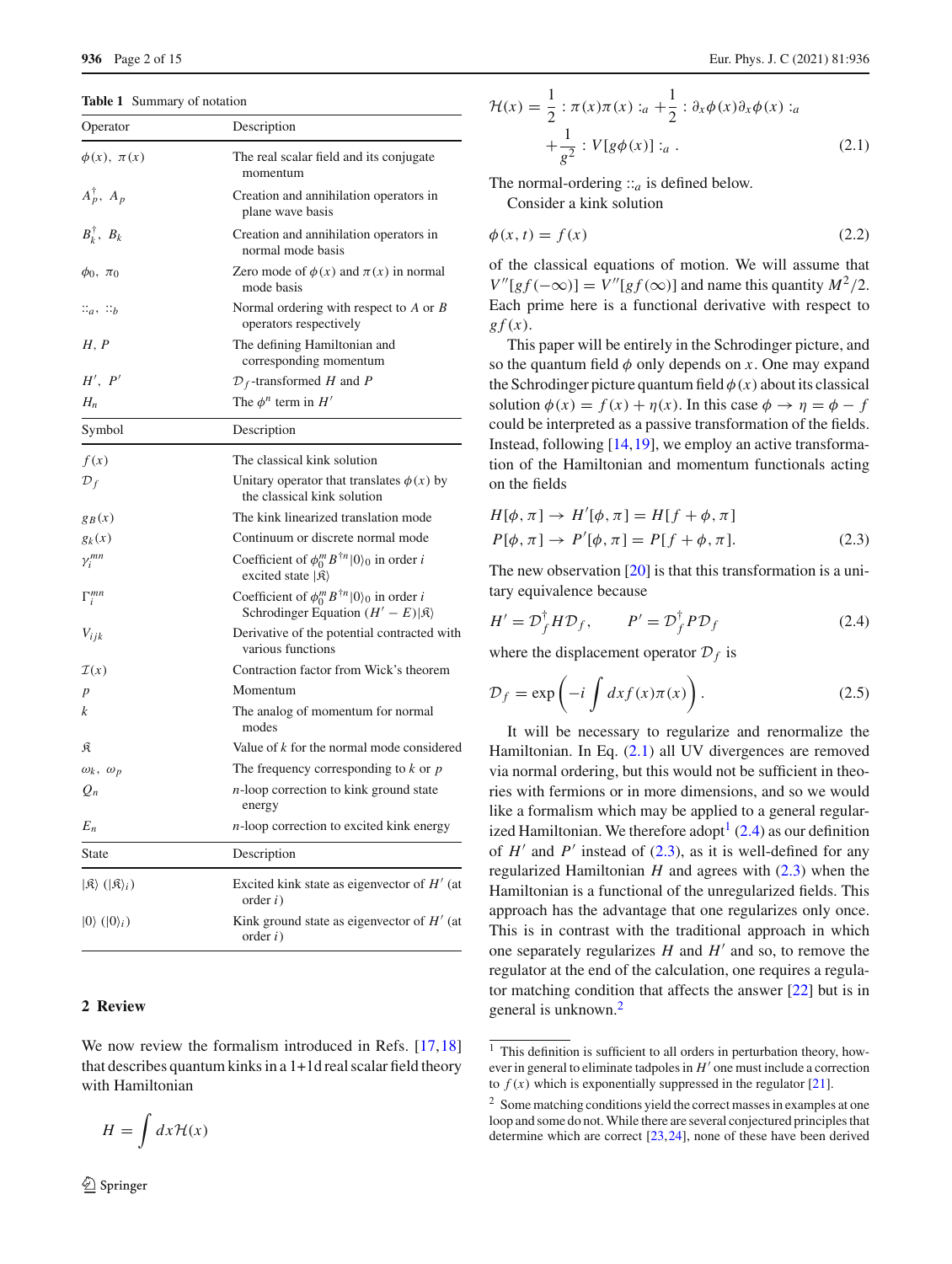Unitary equivalence  $(2.4)$  means that *H* and *H*<sup> $\prime$ </sup> have the same eigenvalues, with eigenvectors that are related by  $\mathcal{D}_f$ . This means that we may use whichever is more convenient to calculate any state or energy. We will see that perturbation theory may be used to calculate vacuum sector states using  $H$  and kink sector states using  $H'$ .

As  $g\sqrt{h}$  is dimensionless,<sup>3</sup> we expand *H*<sup> $\prime$ </sup> in powers of *g* 

$$
H' = \mathcal{D}_f^{\dagger} H \mathcal{D}_f = \mathcal{Q}_0 + \sum_{n=2}^{\infty} H_n
$$
  
\n
$$
H_{n(>2)} = \frac{1}{n!} \int dx \, V^{(n)}[gf(x)] : \phi^n(x) :_a
$$
  
\n
$$
H_2 = \frac{1}{2} \int dx \left[ : \pi^2(x) :_a + : (\partial_x \phi(x))^2 :_a \right]
$$
  
\n
$$
+ V''[gf(x)] : \phi^2(x) :_a \right]
$$
 (2.6)

where  $Q_0$  is the classical kink mass and  $V^{(n)}$  is the *n*th derivative of  $g^{n-2}V[g\phi(x)]$  with respect to its argument.

Consider the classical, linear wave equation corresponding to  $H_2$ . The constant frequency<sup>4</sup>

<span id="page-2-2"></span>
$$
\omega_k = \sqrt{M^2 + k^2} \tag{2.7}
$$

solutions  $g_k(x)$  are continuum unbound normal modes, discrete bound normal modes with  $0 < \omega_k < M$  which we will call shape modes and a zero-mode

$$
g_B(x) = \frac{f'(x)}{\sqrt{Q_0}}, \qquad \omega_B = 0.
$$
 (2.8)

*k* is real for continuum modes and imaginary for discrete modes. The definition  $(2.7)$  of  $\omega_k$  fixes the parametrization of *k* up to a sign. We will often need to sum over both continuum solutions and shape modes, and so it will be implicit that integrals written  $\int \frac{dk}{2\pi}$  also include a sum over the shape modes  $\sum_k$ . Similarly, when *k* represents a shape mode,  $2\pi \delta(k - k')$ should be understood as  $\delta_{kk'}$ .

Using the normalization conditions

$$
\int dx g_{k_1}(x) g_{k_2}^*(x) = 2\pi \delta(k_1 - k_2), \ \int dx |g_B(x)|^2 = 1
$$
\n(2.9)

and conventions

$$
g_k(-x) = g_k^*(x) = g_{-k}(x), \ \tilde{g}(p) = \int dx g(x)e^{ipx} \quad (2.10)
$$

the completeness relations can be written

<span id="page-2-3"></span>
$$
g_B(x)g_B(y) + \int \frac{dk}{2\pi} g_k(x)g_k^*(y) = \delta(x - y). \tag{2.11}
$$

Recall that the Schrodinger picture fields  $\phi(x)$  and  $\pi(x)$ are independent of time. Therefore, even in the full interacting theory, they may be expanded in any basis of functions. We will need expansions in terms of plane waves, which diagonalize the free part of *H*

<span id="page-2-5"></span>
$$
\phi(x) = \int \frac{dp}{2\pi} \left( A_p^{\dagger} + \frac{A_{-p}}{2\omega_p} \right) e^{-ipx}
$$

$$
\pi(x) = i \int \frac{dp}{2\pi} \left( \omega_p A_p^{\dagger} - \frac{A_{-p}}{2} \right) e^{-ipx}
$$
(2.12)

and, following Ref. [\[27\]](#page-14-19), also normal modes, which diagonalize  $H_2$ 

<span id="page-2-4"></span>
$$
\phi(x) = \phi_0 g_B(x) + \int \frac{dk}{2\pi} \left( B_k^{\dagger} + \frac{B_{-k}}{2\omega_k} \right) g_k(x)
$$

$$
\pi(x) = \pi_0 g_B(x) + i \int \frac{dk}{2\pi} \left( \omega_k B_k^{\dagger} - \frac{B_{-k}}{2} \right) g_k(x). \quad (2.13)
$$

To simplify later expressions, we have inserted factors of  $\sqrt{2\omega}$  into the operators so that *A* and *A*<sup>†</sup>, and similarly *B* and  $B^{\dagger}$  are not Hermitian conjugate. For each decomposition we define a normal ordering. Plane wave normal ordering ::*<sup>a</sup>* places all  $A^{\dagger}$  to the left. Normal mode normal ordering  $::<sub>b</sub>$ places all  $\phi_0$  and  $B^{\dagger}$  to the left. The canonical commutation relations satisfied by  $\phi(x)$  and  $\pi(x)$  imply

$$
[A_p, A_q^{\dagger}] = 2\pi \delta(p - q)
$$
  

$$
[\phi_0, \pi_0] = i, \qquad [B_{k_1}, B_{k_2}^{\dagger}] = 2\pi \delta(k_1 - k_2).
$$
 (2.14)

Our Hamiltonian *H* is defined in terms of plane wave normal ordering  $\mathcal{L}_a$ . The unitary transformation [\(2.4\)](#page-1-4) preserves normal ordering  $[20]$  $[20]$  and so  $H'$  is also plane wave normalordered. Thus  $H'$  is defined in terms of the plane wave operators *A* and  $A^{\dagger}$ . Inserting [\(2.13\)](#page-2-4) into the inverse of [\(2.12\)](#page-2-5) one sees that the two sets of operators are related by a linear, Bogoliubov transform. Using this to express  $H'$  in terms of normal mode operators *B*,  $B^{\dagger}$ ,  $\phi_0$  and  $\pi_0$  one finds that  $H_2$ is a sum of harmonic oscillators with a free particle for the center of mass

$$
H_2 = Q_1 + \frac{\pi_0^2}{2} + \int \frac{dk}{2\pi} \omega_k B_k^{\dagger} B_k
$$
  
\n
$$
Q_1 = -\frac{1}{4} \int \frac{dk}{2\pi} \int \frac{dp}{2\pi} \frac{(\omega_p - \omega_k)^2}{\omega_p} \tilde{g}_k^2(p)
$$
  
\n
$$
-\frac{1}{4} \int \frac{dp}{2\pi} \omega_p \tilde{g}_B(p) \tilde{g}_B(p).
$$
 (2.15)

<sup>2</sup> Springer

except in supersymmetric cases. In the case of theories with a single mass scale, it is often possible to avoid this ambiguity [\[25](#page-14-17)]. At one loop the ambiguity can also be avoided [\[26\]](#page-14-18).

<span id="page-2-0"></span><sup>&</sup>lt;sup>3</sup> We set  $\hbar = 1$ .

<span id="page-2-1"></span><sup>4</sup> There are also complex frequency solutions corresponding to quasinormal modes. In what follows, we will only need our modes to be a basis of the  $\delta$ -function normalizable functions, or more precisely to satisfy the completeness relation  $(2.11)$ . The real frequency modes alone are sufficient for this goal. We do not expect the Hamiltonian to mix quasinormal modes with real frequency modes and so quasinormal modes should not contribute to our perturbative calculation of Hamiltonian eigenstates.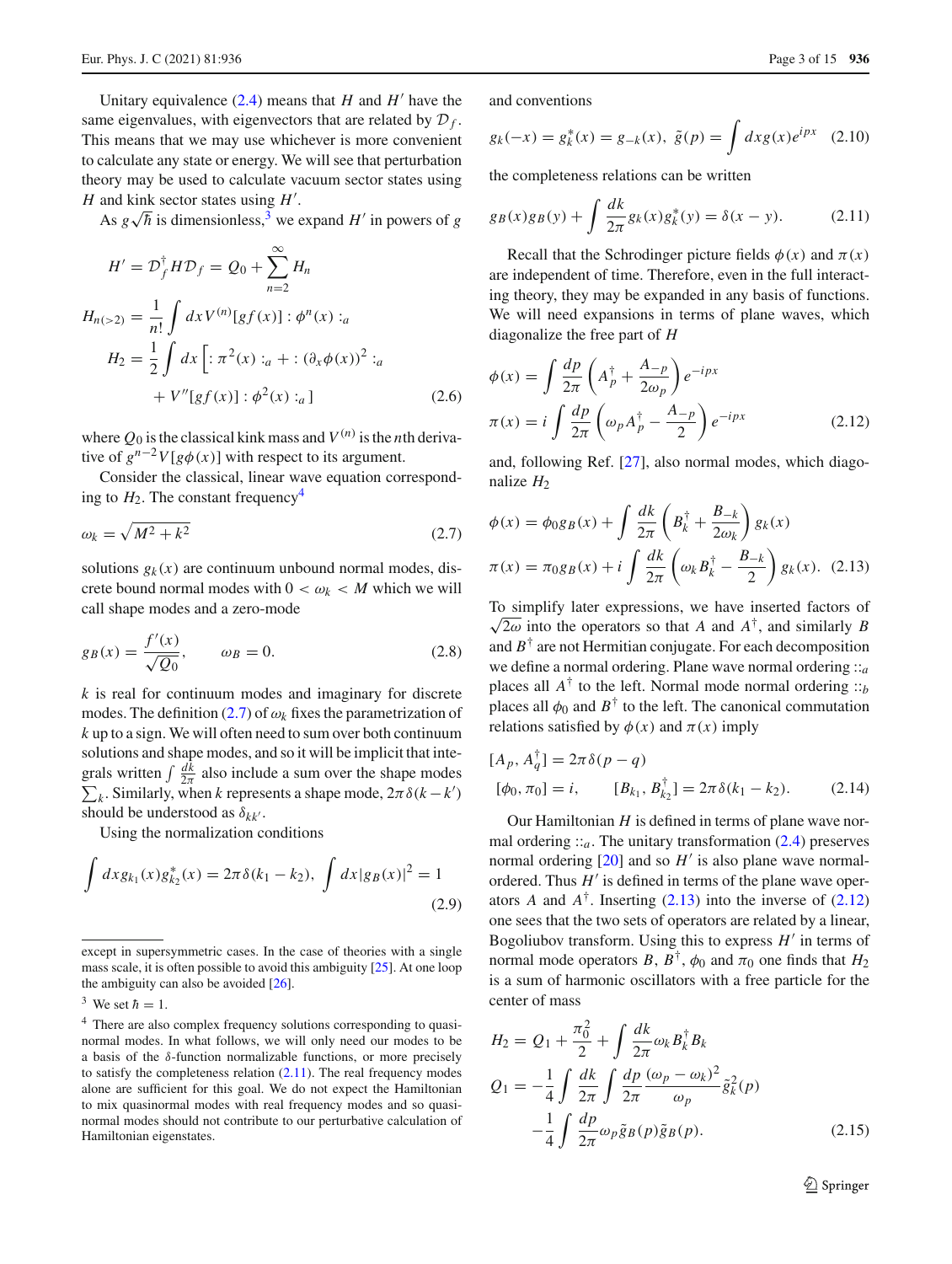Here  $Q_1$  is the one-loop kink mass. The ground state  $|0\rangle_0$  of *H*<sup>2</sup> satisfies

$$
\pi_0|0\rangle_0 = B_k|0\rangle_0 = 0\tag{2.16}
$$

and corresponds to the one-loop kink ground state. The exact spectrum of  $H_2$  is obtained by exciting normal modes with  $B_k^+$  and boosting with  $e^{i\phi_0 k/\sqrt{Q_0}}$ . These correspond to the states of the one-kink sector at one loop.

More generally, the kink ground state corresponds to the eigenstate  $|0\rangle$  of  $H'$ . It may be expanded in powers of  $\sqrt{\hbar}$ 

$$
|0\rangle = \sum_{i=0}^{\infty} |0\rangle_i.
$$
 (2.17)

The *n*-loop ground state is this sum truncated at  $i = 2n - 2$ .

## <span id="page-3-0"></span>**3 Excited kink states**

# 3.1 The normal mode state

Let  $|\mathfrak{K}\rangle$  be the eigenstate of *H*<sup> $\prime$ </sup> corresponding to a kink with a single excited continuous or discrete normal mode with  $k = \mathfrak{K}$ . Note that  $\mathcal{D}_f | \mathfrak{K}$  is the corresponding eigenstate of the defining Hamiltonian *H*. We will use the semiclassical expansion, in powers of  $\sqrt{\hbar}$ 

$$
|\mathfrak{K}\rangle = \sum_{i=0}^{\infty} |\mathfrak{K}\rangle_i
$$
 (3.1)

which we will further decompose in terms of normal mode creation operators acting on the state  $|0\rangle_0$ 

<span id="page-3-2"></span>
$$
|\mathfrak{K}\rangle_i = \sum_{m,n=0}^{\infty} |\mathfrak{K}\rangle_i^{mn}, \qquad |\mathfrak{K}\rangle_i^{mn}
$$
  
=  $Q_0^{-i/2} \int \frac{d^n k}{(2\pi)^n} \gamma_{i(\mathfrak{K})}^{mn} (k_1 \dots k_n) \phi_0^m B_{k_1}^{\dagger} \dots B_{k_n}^{\dagger} |0\rangle_0.$  (3.2)

To avoid clutter, we will leave the  $\mathfrak{K}\text{-}$  dependence of  $\gamma$  implicit from here on.

The normal mode  $|\mathfrak{K}\rangle$  is the eigenstate of  $H'$  which, at leading order in the semiclassical expansion, has coefficients

<span id="page-3-1"></span>
$$
\gamma_0^{01}(k_1) = 2\pi \delta(k_1 - \mathfrak{K})
$$
\n(3.3)

so that at one loop it is simply the harmonic oscillator eigenstate

$$
|\mathfrak{K}\rangle_0 = B_{\mathfrak{K}}^{\dagger}|0\rangle_0. \tag{3.4}
$$

Recall that this is an exact eigenstate of *H*2, and so it is the correct starting point for our semiclassical expansion of the corresponding eigenstate of  $H'$ . Note that, using our compact notation in which *k* runs over both real values for continuum

modes and discrete indices for shape modes, if  $\hat{\mathcal{R}}$  is a discrete shape mode then the right side of  $(3.3)$  should be the Kronecker delta  $\delta_{k_1,\mathfrak{K}}$ . We will continue to write the Dirac delta, reminding the reader that  $2\pi\delta$  is always to be read as a Kronecker delta in the discrete case.

# 3.2 Translation invariance

γ *mn*

We will further impose that  $\mathcal{D}_f |\mathcal{R}$  is translation invariant, or equivalently we will work in its center of mass frame. This condition is

$$
P'|\mathfrak{K}\rangle = 0\tag{3.5}
$$

which implies the recursion relations [\[15](#page-14-7)[,18](#page-14-10)]

<span id="page-3-3"></span>
$$
\gamma_{i+1}^{m} (k_1 \dots k_n)
$$
\n
$$
= \Delta_{k_n} B \left( \gamma_i^{m,n-1} (k_1 \dots k_{n-1}) + \frac{\omega_{k_n}}{m} \gamma_i^{m-2,n-1} (k_1 \dots k_{n-1}) \right)
$$
\n
$$
+ (n+1) \int \frac{dk'}{2\pi} \Delta_{-k'} B \left( \frac{\gamma_i^{m,n+1} (k_1 \dots k_n, k')}{2\omega_{k'}} - \frac{\gamma_i^{m-2,n+1} (k_1 \dots k_n, k')}{2m} \right)
$$
\n
$$
+ \frac{\omega_{k_{n-1}} \Delta_{k_{n-1}k_n}}{m} \gamma_i^{m-1,n-2} (k_1 \dots k_{n-2}) + \frac{n}{2m} \int \frac{dk'}{2\pi} \Delta_{k_n,-k'} \left( 1 + \frac{\omega_{k_n}}{\omega_{k'}} \right) \gamma_i^{m-1,n} (k_1 \dots k_{n-1}, k') - \frac{(n+2)(n+1)}{2m} \int \frac{d^2k'}{(2\pi)^2} \frac{\Delta_{-k'_1,-k'_2}}{2\omega_{k'_2}} \gamma_i^{m-1,n+2} (k_1 \dots k_n, k'_1, k'_2)
$$
\n(3.6)

at all  $m > 0$ . Here we have defined the matrix

$$
\Delta_{ij} = \int dx g_i(x) g'_j(x). \tag{3.7}
$$

Before each application of the recursion relations,  $\gamma_i^{mn}$  must be symmetrized with respect to its arguments  $k_j$  [\[18\]](#page-14-10).

The first recursion gives

$$
\gamma_1^{11}(k_1) = \frac{1}{2} \Delta_{k_1, -\mathfrak{K}} \left( 1 + \frac{\omega_{k_1}}{\omega_{\mathfrak{K}}} \right)
$$
  

$$
\gamma_1^{13}(k_1, k_2, k_3) = \omega_{k_2} \Delta_{k_2 k_3} 2\pi \delta(k_1 - \mathfrak{K})
$$
  

$$
\gamma_1^{20} = -\frac{1}{4} \Delta_{-\mathfrak{K}B}
$$
  

$$
\gamma_1^{22}(k_1, k_2) = \frac{\omega_{k_2}}{2} \Delta_{k_2 B} 2\pi \delta(k_1 - \mathfrak{K}).
$$
 (3.8)

Before proceeding to the second recursion, it is necessary to symmetrize the results of the first recursion

<span id="page-3-4"></span>
$$
\gamma_1^{13}(k_1, k_2, k_3) = \frac{1}{6} \left[ (\omega_{k_2} - \omega_{k_3}) \Delta_{k_2 k_3} 2\pi \delta(k_1 - \mathfrak{K}) + (\omega_{k_1} - \omega_{k_3}) \Delta_{k_1 k_3} 2\pi \delta(k_2 - \mathfrak{K}) + (\omega_{k_1} - \omega_{k_2}) \Delta_{k_1 k_2} 2\pi \delta(k_3 - \mathfrak{K}) \right]
$$

$$
\gamma_1^{22}(k_1, k_2) = \frac{1}{4} \left[ \omega_{k_2} \Delta_{k_2 B} 2\pi \delta(k_1 - \mathfrak{K}) \right]
$$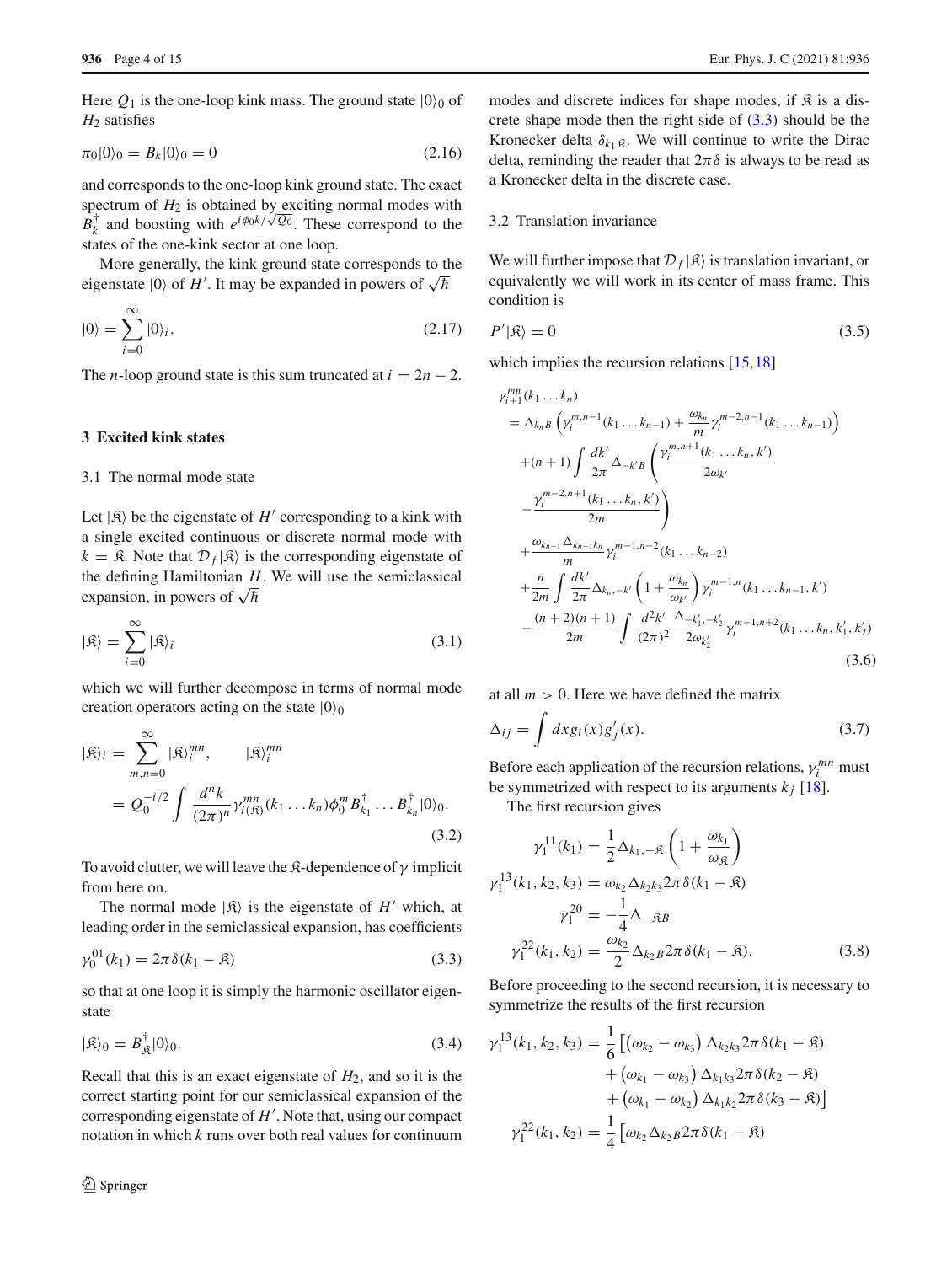$$
+\omega_{k_1}\Delta_{k_1B}2\pi\delta(k_2-\mathfrak{K})\big].\tag{3.9}
$$

Let us pause to interpret the divergences in these terms. In the Sine-Gordon model, and we suspect more generally,  $\Delta_{k_1k_2}$  contains a summand equal to  $-i k_1 2\pi \delta(k_1+k_2)$ . Therefore  $\gamma_1^{11}(k_1)$  will have a  $\delta(k_1-\mathfrak{K})$  term. One can see that with repeated recursions this is part of an exp  $(-i\beta\phi_0/\sqrt{Q_0})$  |0)<sub>0</sub> factor of  $|\mathfrak{K}\rangle$ . This term has a simple interpretation. The condition that *P*<sup> $\prime$ </sup> annihilates  $|\mathfrak{K}\rangle$ , implies that we are working in the center of mass frame of the excited kink. The operator  $B_{\mathfrak{K}}^{\dagger}$ increases the center of mass momentum by roughly  $\mathfrak K$  units, and this exponential term compensates with an opposing bulk motion of the kink. As  $\frac{1}{2}$  is of order *g*, this bulk motion is slow, reflecting the fact that the kink is nonperturbatively heavy.

On the other hand the  $\delta(k_1 - \mathfrak{K})$  appearing in  $\gamma_1^{13}$  and  $\gamma_1^{22}$  reflects the fact that these terms are part of  $B_{\mathfrak{K}}^{\dagger}|0\rangle_1$ . In other words, they should be interpreted as corrections  $|0\rangle_1$ to the kink ground state  $|0\rangle$ . The bare normal mode  $B_{\mathfrak{K}}^{\dagger}$  is then excited in this dressed ground state. In this sense, these terms are not caused by the excitation of the normal mode. To develop a theory of kink scattering, it would be desirable to introduce a suitable LSZ reduction formula. We suspect that this would eliminate the contributions of such terms to the S-matrix elements in which an asymptotic state is an excited kink  $|\mathfrak{K}\rangle$ .

# 3.3 Finding Hamiltonian eigenstates

The  $\gamma_i^{0n}$  are not fixed by translation invariance [\[18](#page-14-10)]. We will now find them using old-fashioned perturbation theory.

In analogy with  $\gamma_i^{mn}(k_1 \cdots k_n)$ , which consists of the *i*th order coefficients of  $|\mathfrak{K}\rangle$  in a basis of the Fock space, we introduce  $\Gamma_i^{mn}(k_1 \cdots k_n)$  consisting of *i*th order coefficients of  $(H'-E)|\mathcal{R}\rangle$ . More precisely,  $\Gamma$  is a solution of

<span id="page-4-0"></span>
$$
\sum_{j=0}^{i} \left( H_{i+2-j} - E_{\frac{i-j}{2}+1} \right) |\mathfrak{K}\rangle_j
$$
  
=  $Q_0^{-i/2} \sum_{mn} \int \frac{d^n k}{(2\pi)^n} \Gamma_i^{mn}(k_1 ... k_n) \phi_0^m B_{k_1}^{\dagger} ... B_{k_n}^{\dagger} |0\rangle_0.$   
(3.10)

The  $\Gamma$  matrices are clearly functions of the  $\gamma$  matrices, as these determine the state  $|\mathfrak{K}\rangle$  via [\(3.2\)](#page-3-2).

The state  $|\mathfrak{K}\rangle$  is defined to be an eigenvector of *H'*. We will refer to the corresponding eigenvalue equation

$$
(H'-E)|\mathfrak{K}\rangle = 0 \quad E = \sum_{i} E_i \tag{3.11}
$$

as the Schrodinger Equation. Here  $E_i$  is the *i*th correction to the energy of  $|\mathfrak{K}\rangle$ . A sufficient condition for a solution is

<span id="page-4-3"></span>
$$
\Gamma_i^{mn}(k_1 \dots k_n) = 0. \tag{3.12}
$$

If one symmetrizes this condition over permutations of the arguments  $k_j$ , then it is also a necessary condition.

As the  $\Gamma$  are functions of the  $\gamma$ , this condition can be solved for  $\gamma$ . We already used translation-invariance to find  $\gamma_i^{mn}$  at  $m > 0$  and so now we need only solve for  $\gamma_i^{0n}$ .

The leading order is  $i = 0$ . Recall that

$$
H_2 - Q_1 = \frac{\pi_0^2}{2} + \int \frac{dk}{2\pi} \omega_k B_k^{\dagger} B_k
$$
 (3.13)

and so

$$
(H_2 - Q_1) |\mathfrak{K}\rangle_0 = \omega_{\mathfrak{K}} |\mathfrak{K}\rangle_0. \tag{3.14}
$$

Therefore at leading order  $(3.10)$  is

$$
(\omega_{\mathfrak{K}} + Q_1 - E_1) | \mathfrak{K} \rangle_0
$$
  
=  $\sum_{mn} \int \frac{d^n k}{(2\pi)^n} \Gamma_0^{mn} (k_1 ... k_n) \phi_0^m B_{k_1}^{\dagger} ... B_{k_n}^{\dagger} | 0 \rangle_0.$  (3.15)

The condition  $\Gamma_0 = 0$  implies

<span id="page-4-1"></span>
$$
E_1 = Q_1 + \omega_{\mathfrak{K}}.\tag{3.16}
$$

This is not a big surprise, it is just the statement that at leading order the mass  $E_1$  of a kink with an excited normal mode is greater than the ground state kink mass  $Q_1$  by  $\omega_{\mathcal{R}}$ .

The next order is  $i = 1$ , where we find

$$
H_3|\mathfrak{K}\rangle_0 + (H_2 - E_1)|\mathfrak{K}\rangle_1
$$
  
=  $Q_0^{-1/2} \sum_{mn} \int \frac{d^n k}{(2\pi)^n} \Gamma_1^{mn}(k_1 ... k_n) \phi_0^m B_{k_1}^{\dagger} ... B_{k_n}^{\dagger}|0\rangle_0.$   
(3.17)

Using  $(3.16)$  we see that

<span id="page-4-2"></span>
$$
H_2 - E_1 = -\omega_{\mathfrak{K}} + \frac{\pi_0^2}{2} + \int \frac{dk}{2\pi} \omega_k B_k^{\dagger} B_k.
$$
 (3.18)

Recall that

$$
H_3 = \frac{1}{6} \int dx V^{(3)}[gf(x)] : \phi^3(x) :_a
$$
  
=  $\frac{1}{6} \int dx V^{(3)}[gf(x)] : \phi^3(x) :_b$   
+  $\frac{1}{2} \int dx V^{(3)}[gf(x)] \phi(x) \mathcal{I}(x).$  (3.19)

In the second line we have used Wick's theorem [\[28](#page-14-20)] where the contraction factor  $\mathcal{I}(x)$  is defined by

$$
\partial_x \mathcal{I}(x) = \int \frac{dk}{2\pi} \frac{1}{2\omega_k} \partial_x |g_k(x)|^2 \tag{3.20}
$$

with the boundary condition fixed so that  $\mathcal{I}(x)$  vanishes asymptotically.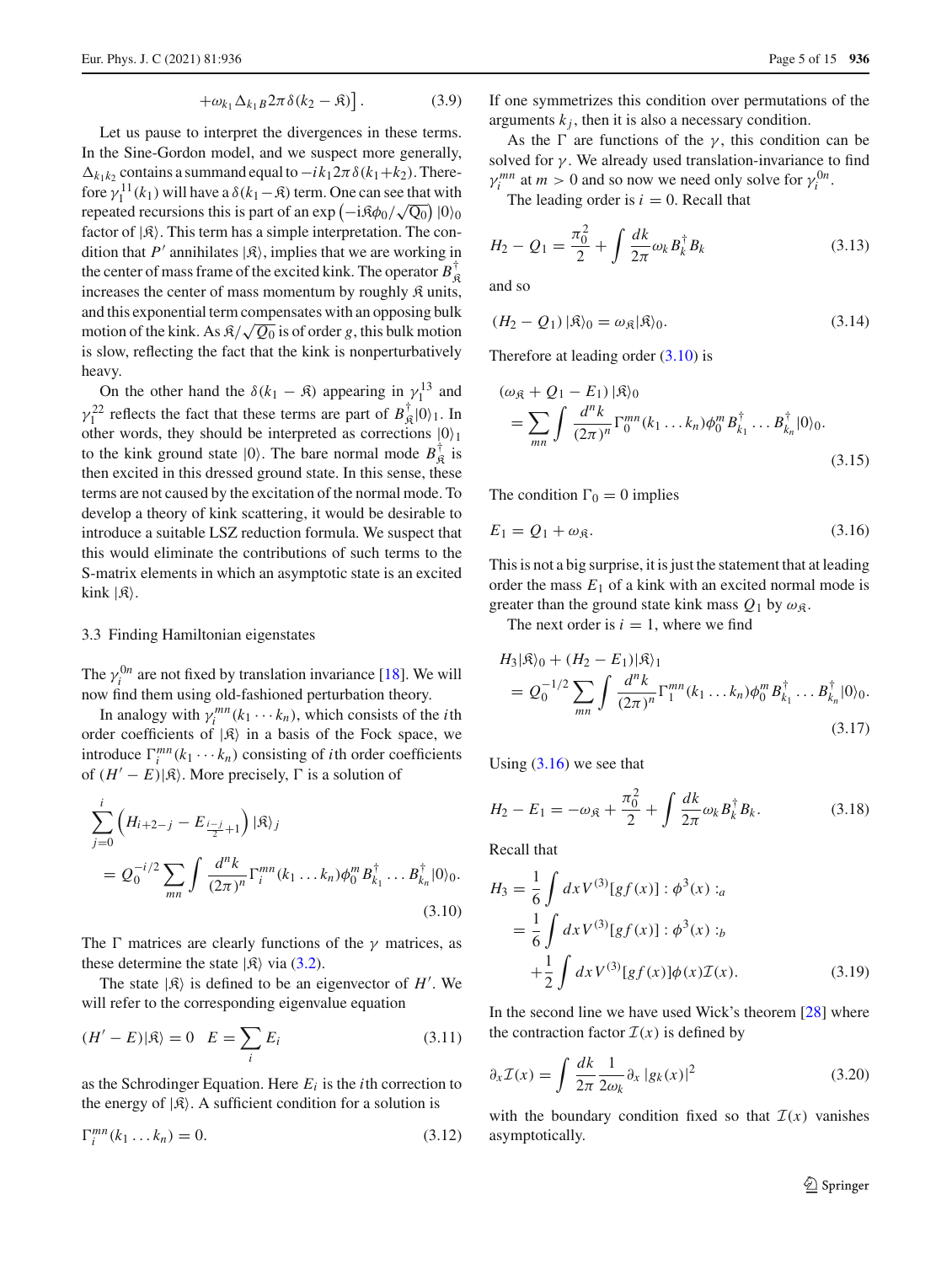Let us calculate the entries  $\Gamma_1^{0n}$  one at a time. Introducing the notation

$$
V_{\mathcal{I}^{m}\mathcal{I},\alpha_{1}\cdots\alpha_{n}} = \int dx V^{(2m+n)}[gf(x)]\mathcal{I}^{m}(x)g_{\alpha_{1}}(x)\cdots g_{\alpha_{n}}(x)
$$
\n(3.21)

there are three contributions to  $\Gamma_1^{00}$ 

$$
H_3|\mathfrak{K}\rangle_0 \supset \frac{V_{\mathcal{I}-\mathfrak{K}}}{4\omega_{\mathfrak{K}}}|0\rangle_0
$$
\n
$$
\frac{\pi_0^2}{2}|\mathfrak{K}\rangle_1 \supset \frac{\pi_0^2}{2}Q_0^{-1/2}\gamma_1^{20}\phi_0^2|0\rangle_0 = \frac{1}{4\sqrt{Q_0}}\Delta_{-\mathfrak{K}B}|0\rangle_0 - \omega_{\mathfrak{K}}|\mathfrak{K}\rangle_1
$$
\n
$$
\supset -\frac{\omega_{\mathfrak{K}}}{\sqrt{Q_0}}\gamma_1^{00}|0\rangle_0.
$$
\n(3.23)

These lead to

$$
\Gamma_1^{00} = \frac{\sqrt{Q_0} V_{\mathcal{I} - \mathfrak{K}}}{4 \omega_{\mathfrak{K}}} + \frac{\Delta_{-\mathfrak{K}B}}{4} - \omega_{\mathfrak{K}} \gamma_1^{00}.
$$
 (3.24)

Schrodinger's equation  $\Gamma = 0$  then yields

$$
\gamma_1^{00} = \frac{\sqrt{Q_0} V_{\mathcal{I}-\mathfrak{K}}}{4\omega_{\mathfrak{K}}^2} + \frac{\Delta_{-\mathfrak{K}B}}{4\omega_{\mathfrak{K}}}.
$$
\n(3.25)

The contributions to  $\Gamma_1^{02}$  are similar, but there is also a contribution from :  $\phi^3$ :<sub>b</sub>  $|\mathfrak{K}\rangle_0$ , or more precisely from terms of the form  $B^{\dagger}B^{\dagger}B|\mathcal{R}\rangle_0$ . Altogether we find

$$
H_3|\mathfrak{K}\rangle_0 \supset \frac{1}{2} \int \frac{dk}{2\pi} V_{\mathcal{I}k} B_k^{\dagger} B_{\mathfrak{K}}^{\dagger} |0\rangle_0
$$
  
+ 
$$
\frac{1}{2} \int \frac{d^2k}{(2\pi)^2} \frac{V_{-\mathfrak{K}k_1k_2}}{2\omega_{\mathfrak{K}}} B_{k_1}^{\dagger} B_{k_2}^{\dagger} |0\rangle_0
$$
  

$$
\frac{\pi_0^2}{2} |\mathfrak{K}\rangle_1 \supset \frac{\pi_0^2}{2} Q_0^{-1/2} \int \frac{d^2k}{(2\pi)^2} \gamma_1^{22}(k_1, k_2) \phi_0^2 B_{k_1}^{\dagger} B_{k_2}^{\dagger} |0\rangle_0
$$
  
= 
$$
-\frac{1}{2\sqrt{Q_0}} \int \frac{dk}{2\pi} \omega_k \Delta_{kB} B_k^{\dagger} B_{\mathfrak{K}}^{\dagger} |0\rangle_0
$$
(3.26)

and

$$
\left(-\omega_{\mathfrak{K}} + \int \frac{dk}{2\pi} \omega_k B_k^{\dagger} B_k\right) |\mathfrak{K}\rangle_1
$$
  
\n
$$
\supset \frac{1}{\sqrt{Q_0}} \int \frac{d^2k}{(2\pi)^2} \left(\omega_{k_1} + \omega_{k_2} - \omega_{\mathfrak{K}}\right) \gamma_1^{02}(k_1, k_2) B_{k_1}^{\dagger} B_{k_2}^{\dagger} |0\rangle_0.
$$
\n(3.27)

Adding these contributions we find

$$
\Gamma_1^{02} = \frac{2\pi \delta (k_2 - \mathfrak{K})}{2} \left( \sqrt{Q_0} V_{\mathcal{I}k_1} - \omega_{k_1} \Delta_{k_1 B} \right) + \frac{\sqrt{Q_0}}{2} \frac{V_{-\mathfrak{K}k_1 k_2}}{2\omega_{\mathfrak{K}}} + \left( \omega_{k_1} + \omega_{k_2} - \omega_{\mathfrak{K}} \right) \gamma_1^{02} (k_1, k_2).
$$
\n(3.28)

Schrodinger's equation  $\Gamma = 0$  then yields

$$
\gamma_1^{02}(k_1, k_2) = \frac{2\pi \delta (k_2 - \mathfrak{K})}{2} \left( \Delta_{k_1 B} - \sqrt{Q_0} \frac{V_{\mathcal{I}k_1}}{\omega_{k_1}} \right) + \frac{\sqrt{Q_0} V_{-\mathfrak{K}k_1 k_2}}{4\omega_{\mathfrak{K}} \left( \omega_{\mathfrak{K}} - \omega_{k_1} - \omega_{k_2} \right)}.
$$
(3.29)

As we will insert this into the recursion relation [\(3.6\)](#page-3-3) later, we will need its symmetrized form

$$
\gamma_1^{02}(k_1, k_2) = \frac{2\pi \delta (k_2 - \Re)}{4} \left( \Delta_{k_1 B} - \sqrt{Q_0} \frac{V_{\mathcal{I}_{k_1}}}{\omega_{k_1}} \right) \n+ \frac{2\pi \delta (k_1 - \Re)}{4} \left( \Delta_{k_2 B} - \sqrt{Q_0} \frac{V_{\mathcal{I}_{k_2}}}{\omega_{k_2}} \right) \n+ \frac{\sqrt{Q_0} V_{-\Re k_1 k_2}}{4 \omega_{\Re} (\omega_{\Re} - \omega_{k_1} - \omega_{k_2})}.
$$
\n(3.30)

Finally, we will compute  $\Gamma_1^{04}$ . As  $\gamma_1^{24} = 0$  there are only two contributions

$$
H_3|\mathfrak{K}\rangle_0 \supset \frac{1}{6} \int \frac{d^3k}{(2\pi)^3} V_{k_1k_2k_3} B_{k_1}^\dagger B_{k_2}^\dagger B_{k_3}^\dagger B_{k_1}^\dagger |0\rangle_0 \tag{3.31}
$$

and

$$
\left(-\omega_{\mathfrak{K}} + \int \frac{dk}{2\pi} \omega_k B_k^{\dagger} B_k\right) |\mathfrak{K}\rangle_1
$$
  
\n
$$
\supset \frac{1}{\sqrt{Q_0}} \int \frac{d^4k}{(2\pi)^4} \left(-\omega_{\mathfrak{K}} + \sum_{j=1}^4 \omega_{kj}\right) \gamma_1^{04}(k_1 \dots k_4) B_{k_1}^{\dagger} \dots B_{k_4}^{\dagger} |0\rangle_0
$$
\n(3.32)

leading to

$$
\Gamma_1^{04} = \frac{2\pi \delta (k_4 - \mathfrak{K})}{6} V_{k_1 k_2 k_3} + \left( -\omega_{\mathfrak{K}} + \sum_{j=1}^4 \omega_{k_j} \right) \gamma_1^{04} (k_1 \dots k_4).
$$
\n(3.33)

Thus the last matrix element at order  $i = 1$  is

$$
\gamma_1^{04}(k_1 \dots k_4) = -\frac{\sqrt{Q_0} V_{k_1 k_2 k_3}}{6 \sum_{j=1}^3 \omega_{k_j}} 2\pi \delta(k_4 - \mathfrak{K}). \tag{3.34}
$$

This completes our determination of  $\gamma_1^{mn}$  and so of the leading correction  $|\mathfrak{K}\rangle_1$  to the excited kink state  $|\mathfrak{K}\rangle$ .

# <span id="page-5-0"></span>**4 Mass shifts**

In this section we will calculate the leading order correction to the masses of the normal modes. More precisely, *E*<sup>2</sup> will be the two-loop correction to the energy of the excited kink. Subtracting *Q*2, the two-loop correction to the ground state energy found in Ref. [\[15\]](#page-14-7), one obtains  $E_2 - Q_2$ , the two-loop correction to the energy required to excite the kink normal mode.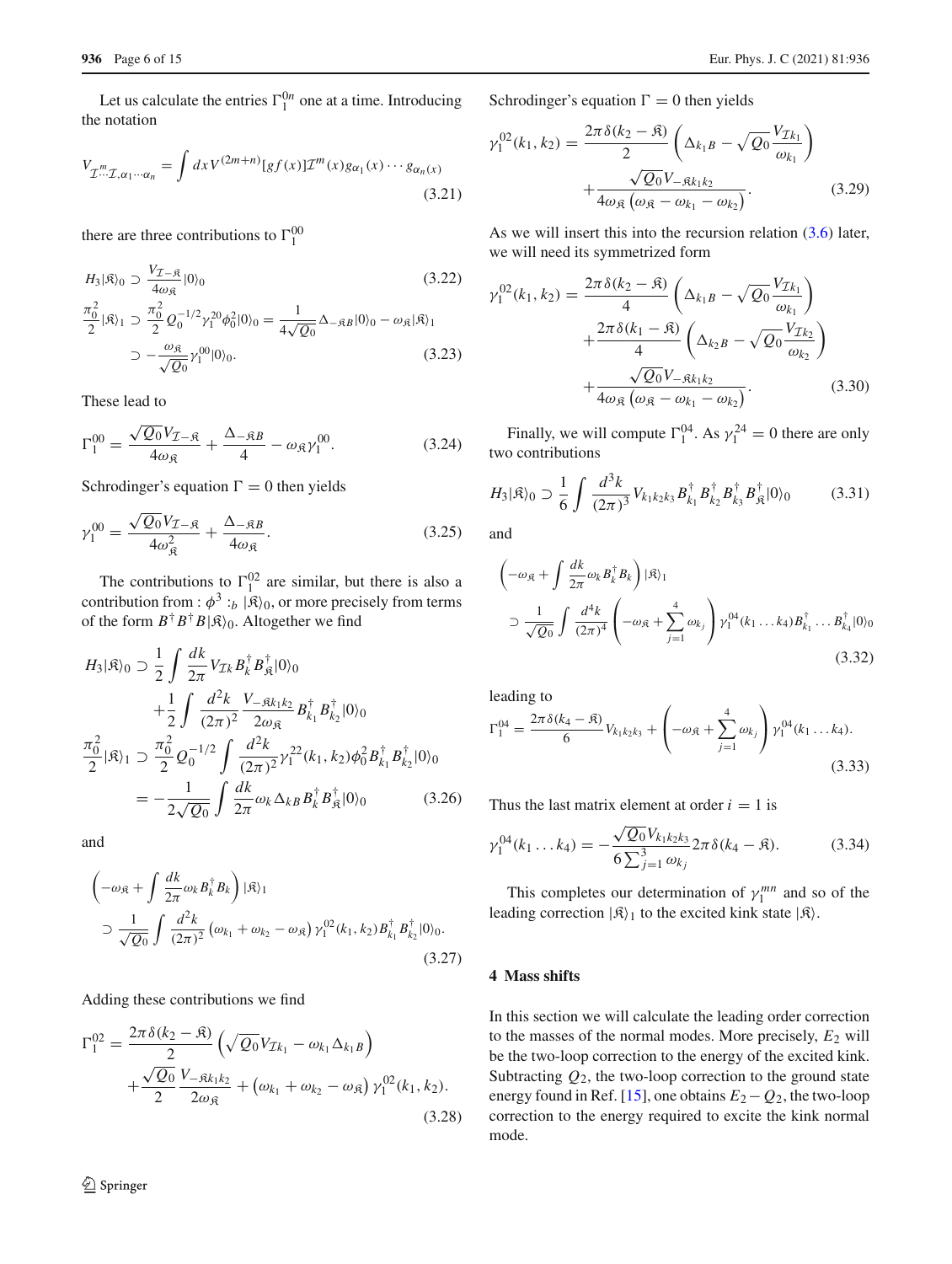#### 4.1 The next order Schrodinger equation

The leading order energy correction is  $E_2$ , which can be computed from the  $i = 2$  Schrodinger equation

<span id="page-6-0"></span>
$$
(H_4 - E_2)|\mathfrak{K}\rangle_0 + H_3|\mathfrak{K}\rangle_1 + (H_2 - E_1)|\mathfrak{K}\rangle_2 = 0.
$$
 (4.1)

As  $|\mathfrak{K}\rangle_0 = B_{\mathfrak{K}}^{\dagger} |0\rangle_0$ , the energy  $E_2$  is fixed by terms that are proportional to  $B_{\mathfrak{K}}^{\dagger}|0\rangle_0$ .

More precisely, we need only calculate  $\Gamma_2^{01}$ . In Sect. [3](#page-3-0) we fixed  $|\mathfrak{K}\rangle_0$  and found  $|\mathfrak{K}\rangle_1$ . The only terms in  $|\mathfrak{K}\rangle_2$  that contribute to  $\Gamma_2^{01}$  are  $\gamma_2^{01}$  and  $\gamma_2^{21}$ , the first via the  $-\omega_{\mathfrak{K}}$  +  $\int \frac{dk}{2\pi} \omega_k B_k^{\dagger} B_k$  term in  $H_2$  and the second via the  $\pi_0^2/2$  term.

At second order, the only  $m > 0$  contribution to the energy arises from  $\gamma_2^{21}$  as the  $\pi_0^2$  maps it to the initial state  $m = 0$ ,  $n = 1$ . Using the recursion relation [\(3.6\)](#page-3-3) this is given by

$$
\gamma_2^{21}(k_1) = \Delta_{k_1B} \left( \gamma_1^{20} + \frac{\omega_{k_1}}{2} \gamma_1^{00} \right)
$$
  
+2  $\int \frac{dk'}{2\pi} \Delta_{-k'B} \left( \frac{\gamma_1^{22}(k_1, k')}{2\omega_{k'}} - \frac{\gamma_1^{02}(k_1, k')}{4} \right)$   
+ $\frac{1}{4} \int \frac{dk'}{2\pi} \Delta_{k_1, -k'} \left( 1 + \frac{\omega_{k_1}}{\omega_{k'}} \right) \gamma_1^{11}(k')$   
- $\frac{3}{2} \int \frac{d^2k'}{(2\pi)^2} \frac{\Delta_{-k'_1, -k'_2}}{2\omega_{k'_2}} \gamma_1^{13}(k_1, k'_1, k'_2).$  (4.2)

Inserting the coefficients  $\gamma_0$  and  $\gamma_1$  found in Sect. [3](#page-3-0) this becomes

$$
\gamma_2^{21}(k_1) = 2\pi \delta(k_1 - \mathfrak{K}) \left[ \int \frac{dk'}{2\pi} \Delta_{-k'B} \Delta_{k'B} \left( \frac{1}{4} - \frac{1}{8} \right) \right.
$$
  
\n
$$
+ \frac{1}{8} \Delta_{-k'B} \frac{\sqrt{Q_0} V_{\mathcal{I}k'}}{\omega_{k'}}
$$
  
\n
$$
+ \frac{1}{8} \int \frac{d^2 k'}{(2\pi)^2} \left( 1 - \frac{\omega_{k'_1}}{\omega_{k'_2}} \right) \Delta_{k'_1 k'_2} \Delta_{-k'_1, -k'_2}
$$
  
\n
$$
+ \left[ -\left( \frac{1}{4} + \frac{1}{8} \right) + \left( \frac{1}{8} + \frac{1}{4} \right) \frac{\omega_{k_1}}{\omega_{\mathfrak{K}}} \right] \Delta_{k_1 B} \Delta_{- \mathfrak{K}B}
$$
  
\n
$$
+ \frac{\sqrt{Q_0}}{8\omega_{\mathfrak{K}}} \left( \omega_{k_1} \Delta_{k_1 B} \frac{V_{\mathcal{I} - \mathfrak{K}}}{\omega_{\mathfrak{K}}} + \omega_{\mathfrak{K}} \Delta_{- \mathfrak{K}B} \frac{V_{\mathcal{I}k_1}}{\omega_{k_1}} \right)
$$
  
\n
$$
- \frac{1}{2} \int \frac{dk'}{2\pi} \Delta_{-k'B} \frac{\sqrt{Q_0} V_{-\mathfrak{K}k_1 k'}}{4\omega_{\mathfrak{K}}} \left( \omega_{\mathfrak{K}} - \omega_{k_1} - \omega_{k'} \right)
$$
  
\n
$$
- \frac{1}{8} \int \frac{dk'}{2\pi} \left[ \left( 1 + \frac{\omega_{k_1}}{\omega_{\mathfrak{K}}} \right) (1 - 1)
$$
  
\n
$$
+ \left( \frac{\omega_{k_1}}{\omega_{k'}} + \frac{\omega_{k'}}{\omega_{\mathfrak{K}}} \right) (1 + 1) \right] \Delta_{- \mathfrak{K}, -k'} \Delta_{k_1 k'}.
$$
(4.3)

Simplifying slightly this is

$$
\gamma_2^{21}(k_1) = 2\pi \delta(k_1 - \mathfrak{K}) \left[ \int \frac{dk'}{2\pi} \frac{\Delta_{-k'B}}{8} \left( \Delta_{k'B} + \frac{\sqrt{Q_0} V_{\mathcal{I}_{k'}}}{\omega_{k'}} \right) \right.
$$

$$
- \frac{1}{16} \int \frac{d^2 k'}{(2\pi)^2} \frac{\left( \omega_{k'_1} - \omega_{k'_2} \right)^2}{\omega_{k'_1} \omega_{k'_2}} \Delta_{k'_1 k'_2} \Delta_{-k'_1, -k'_2}
$$

$$
+ \frac{3}{8} \left( -1 + \frac{\omega_{k_1}}{\omega_{\mathfrak{K}}} \right) \Delta_{k_1 B} \Delta_{- \mathfrak{K} B}
$$

$$
- \frac{1}{4} \int \frac{dk'}{2\pi} \left( \frac{\omega_{k_1}}{\omega_{k'}} + \frac{\omega_{k'}}{\omega_{\mathfrak{K}}} \right) \Delta_{- \mathfrak{K}, -k'} \Delta_{k_1 k'}
$$

$$
+ \frac{\sqrt{Q_0}}{8 \omega_{\mathfrak{K}}} \left( \omega_{k_1} \Delta_{k_1 B} \frac{V_{\mathcal{I} - \mathfrak{K}}}{\omega_{\mathfrak{K}}} + \omega_{\mathfrak{K}} \Delta_{- \mathfrak{K} B} \frac{V_{\mathcal{I}_{k_1}}}{\omega_{k_1}} \right)
$$

$$
- \frac{1}{2} \int \frac{dk'}{2\pi} \Delta_{-k'B} \frac{\sqrt{Q_0} V_{- \mathfrak{K} k_1 k'}}{\omega_{\mathfrak{K}}} \frac{\sqrt{Q_0} V_{- \mathfrak{K} k_1 k'}}{\omega_{\mathfrak{K}} - \omega_{k_1} - \omega_{k'}}.
$$
(4.4)

Now we will compute the various contributions to  $\Gamma_2^{01}$ . Let us begin with the contributions to  $(H_2 - E_1)|\mathfrak{K}\rangle_2$  in [\(4.1\)](#page-6-0). The operator is given in [\(3.18\)](#page-4-2). The contribution from  $\gamma_2^{21}$ arises from

$$
\frac{\pi_0^2}{2} \frac{1}{Q_0} \int \frac{d^1k}{(2\pi)^1} \gamma_2^{21}(k_1) \phi_0^2 B_{k_1}^{\dagger} |0\rangle_0
$$
  
= 
$$
-\frac{1}{Q_0} \int \frac{d^1k}{(2\pi)^1} \gamma_2^{21}(k_1) B_{k_1}^{\dagger} |0\rangle_0.
$$
 (4.5)

The contribution of  $\gamma_2^{01}$  is

$$
\left(-\omega_{\mathfrak{K}} + \int \frac{dk}{2\pi} \omega_k B_k^{\dagger} B_k\right) \frac{1}{Q_0} \int \frac{d^1k}{(2\pi)^1} \gamma_2^{01}(k_1) B_{k_1}^{\dagger} |0\rangle_0
$$

$$
= \frac{1}{Q_0} \int \frac{d^1k}{(2\pi)^1} \left(\omega_{k_1} - \omega_{\mathfrak{K}}\right) \gamma_2^{01}(k_1) B_{k_1}^{\dagger} |0\rangle_0. \tag{4.6}
$$

The contribution to the energy arises from  $k_1 = \mathfrak{K}$  but in that case the  $\omega_{k_1} - \omega_{\mathfrak{K}}$  vanishes and so this term does not contribute. This is an important consistency check, as  $\gamma_{2}^{01}(\mathfrak{K})$ can be absorbed into the arbitrary normalization of  $\gamma_0^{01}(\mathfrak{K})$ and this choice should not affect an observable quantity like the energy.

There are three contributions from  $H_3|\mathcal{R}\rangle_1$ . The first is

$$
H_3|\mathfrak{K}\rangle_1^{00} = \frac{1}{\sqrt{Q_0}} \gamma_1^{00} H_3|0\rangle_0
$$
  
\n
$$
\supset \frac{1}{2\sqrt{Q_0}} \gamma_1^{00} \int \frac{d^1k}{(2\pi)^1} V_{\mathcal{I}k_1} B_{k_1}^{\dagger} |0\rangle_0
$$
  
\n
$$
= \frac{1}{8} \left( \frac{V_{\mathcal{I}-\mathfrak{K}}}{\omega_{\mathfrak{K}}^2} + \frac{\Delta_{-\mathfrak{K}B}}{\omega_{\mathfrak{K}}\sqrt{Q_0}} \right) \int \frac{d^1k}{(2\pi)^1} V_{\mathcal{I}k_1} B_{k_1}^{\dagger} |0\rangle_0.
$$
  
\n(4.7)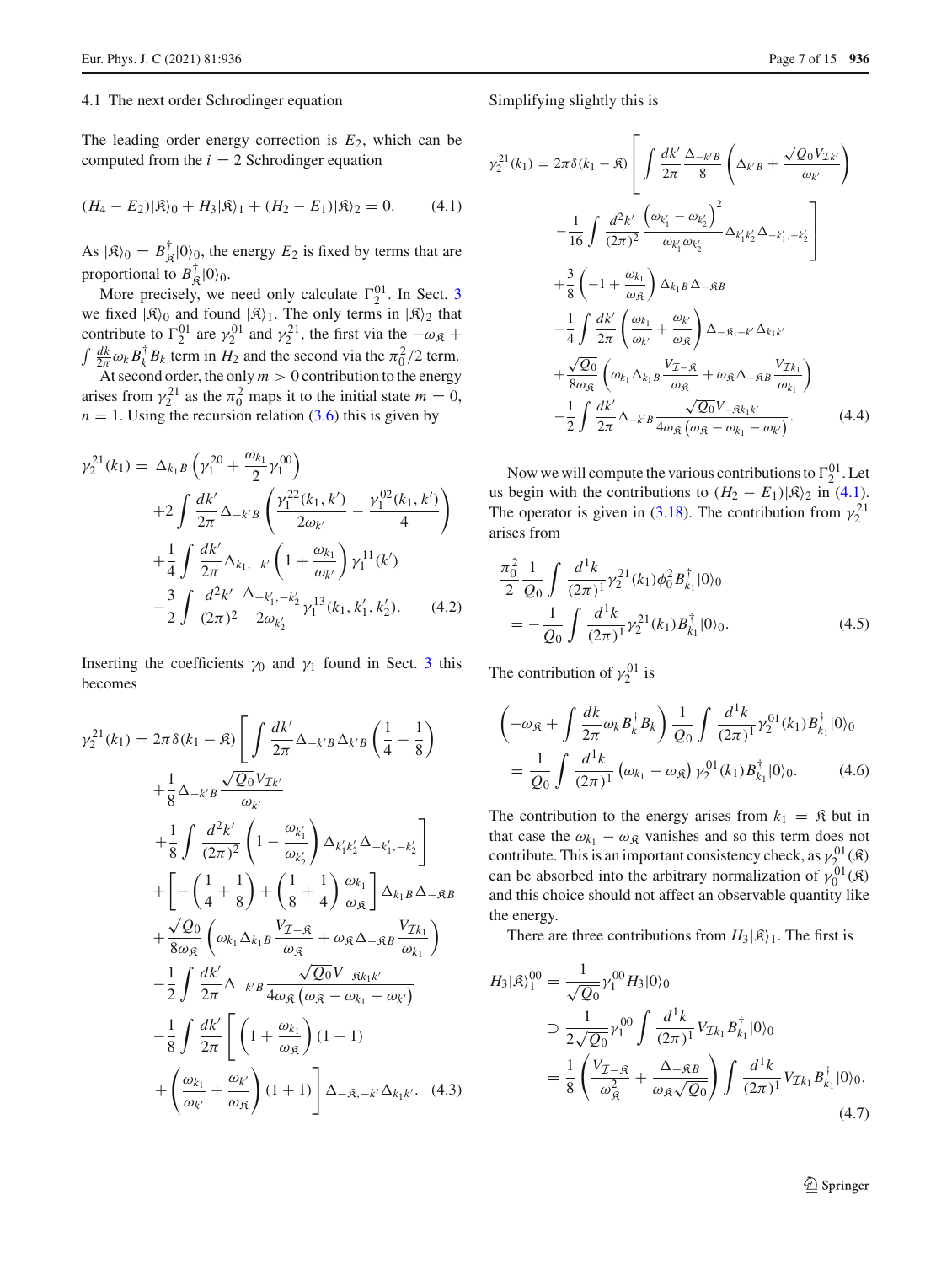#### The second is

$$
H_{3}|\mathfrak{R}\rangle_{1}^{02} = \frac{1}{\sqrt{Q_{0}}} \int \frac{d^{2}k}{(2\pi)^{2}} \gamma_{1}^{02}(k_{1},k_{2}) H_{3} B_{k_{1}}^{\dagger} B_{k_{2}}^{\dagger} |0\rangle_{0}
$$
  
\n
$$
\supset \frac{1}{\sqrt{Q_{0}}} \int \frac{d^{2}k}{(2\pi)^{2}} \gamma_{1}^{02}(k_{1},k_{2})
$$
  
\n
$$
\times \left[ \frac{6}{6} \int \frac{d^{3}k'}{(2\pi)^{3}} V_{-k'_{1}-k'_{2}k'_{3}} \frac{2\pi \delta(k_{1}-k'_{1})}{2\omega_{k'_{1}}} \frac{2\pi \delta(k_{2}-k'_{2})}{2\omega_{k'_{2}}} B_{k_{3}}^{\dagger} \right]
$$
  
\n
$$
+ \frac{2}{2} \int \frac{d^{1}k'}{(2\pi)^{1}} V_{\mathcal{I}-k'_{1}} \frac{2\pi \delta(k_{1}-k'_{1})}{2\omega_{k'_{1}}} B_{k_{2}}^{\dagger} \left] |0\rangle_{0}
$$
  
\n
$$
= \frac{1}{\sqrt{Q_{0}}} \int \frac{d^{1}k}{(2\pi)^{1}} \left[ \int \frac{d^{2}k'}{(2\pi)^{2}} \frac{\gamma_{1}^{02}(k'_{1},k'_{2})V_{-k'_{1}-k'_{2}k_{1}}}{4\omega_{k'_{1}}\omega_{k'_{2}}}
$$
  
\n
$$
+ \int \frac{d^{1}k'}{(2\pi)^{1}} \frac{\gamma_{1}^{02}(k'_{1},k_{1})V_{\mathcal{I}-k'_{1}}}{2\omega_{k'_{1}}} \right] B_{k_{1}}^{\dagger} |0\rangle_{0}
$$
  
\n
$$
= \frac{1}{\sqrt{Q_{0}}} \int \frac{d^{1}k}{(2\pi)^{1}} \left[ \int \frac{d^{2}k'}{(2\pi)^{2}} \frac{\sqrt{Q_{0}}V_{-}R_{k'k'_{2}}V_{-k'_{1}-k'_{2}k_{1}}}{16\omega_{\mathfrak{R}}\omega_{k'_{1}}\omega_{k'_{2}}}\left(\omega_{\mathfrak{R}} - \omega_{k'_{1
$$

The third contribution is

$$
H_{3}|\mathfrak{K}\rangle_{1}^{04} = \frac{1}{\sqrt{Q_{0}}} \int \frac{d^{4}k}{(2\pi)^{4}} \gamma_{1}^{04}(k_{1} \cdots k_{4}) H_{3} B_{k_{1}}^{\dagger} \cdots B_{k_{4}}^{\dagger} |0\rangle_{0}
$$
  
\n
$$
\supset \frac{1}{\sqrt{Q_{0}}} \int \frac{d^{4}k}{(2\pi)^{4}} \left[ -\frac{\sqrt{Q_{0}} V_{k_{1}k_{2}k_{3}}}{6 \sum_{j=1}^{3} \omega_{k_{j}}} 2\pi \delta(k_{4} - \mathfrak{K}) \right]
$$
  
\n
$$
\times \frac{1}{6} \int \frac{d^{3}k'}{(2\pi)^{3}} V_{-k'_{1}-k'_{2}-k'_{3}}
$$
  
\n
$$
\times \left( 6 \frac{2\pi \delta(k_{1}-k'_{1})}{2\omega_{k'_{1}}} \frac{2\pi \delta(k_{2}-k'_{2})}{2\omega_{k'_{2}}} \frac{2\pi \delta(k_{3}-k'_{3})}{2\omega_{k'_{3}}} B_{k_{4}}^{\dagger}
$$
  
\n
$$
+ 18 \frac{2\pi \delta(k_{4}-k'_{3})}{2\omega_{k'_{1}}} \frac{2\pi \delta(k_{2}-k'_{1})}{2\omega_{k'_{2}}} \frac{2\pi \delta(k_{3}-k'_{2})}{2\omega_{k'_{3}}} B_{k_{1}}^{\dagger} |0\rangle_{0}
$$
  
\n
$$
= -\frac{1}{48} \int \frac{d^{1}k}{(2\pi)^{1}} \left[ 3 \int \frac{d^{2}k'}{(2\pi)^{2}} \frac{V_{k_{1}k'_{1}k'_{2}} V_{-} - K_{-k'_{1}-k'_{2}}}{\omega_{\mathfrak{K}} \omega_{k'_{1}} \omega_{k'_{2}}} \frac{V_{k'_{1}k'_{2}} V_{-} + \omega_{k'_{1}} + \omega_{k'_{2}}}{\omega_{k'_{1}}} \right] B_{k_{1}}^{\dagger} |0\rangle_{0}.
$$
  
\n+2\pi \delta(k\_{1} - \mathfrak{K}) \int \frac{d^{3}k'}{(2\pi)^{3}} \frac{V\_{k'\_{1}k'\_{2}} V\_{-} + \omega\_{k

The last contribution to  $\Gamma_2^{01}$  is from  $(H_4 - E_2) | \mathfrak{K} \rangle_0^{01}$ . This is easily evaluated using Wick's theorem [\[28\]](#page-14-20)

$$
H_4|\mathfrak{K}\rangle_0^{01} \supset \left(\frac{V_{\mathcal{II}}}{8} + \int \frac{d^2k'}{(2\pi)^2} \frac{V_{\mathcal{I}k_1k_2}}{2} B_{k'_1}^{\dagger} \frac{B_{-k'_2}}{2\omega_{k'_2}}\right) B_{\mathfrak{K}}^{\dagger} |0\rangle_0
$$
  
= 
$$
\frac{V_{\mathcal{II}}}{8} |\mathfrak{K}\rangle_0^{01} + \int \frac{d^1k}{(2\pi)^1} \frac{V_{\mathcal{I}k_1-\mathfrak{K}}}{4\omega_{\mathfrak{K}}} B_{k_1}^{\dagger} |0\rangle_0.
$$
 (4.9)

<sup>2</sup> Springer

Therefore

$$
(H_4 - E_2)|\mathfrak{K}\rangle_0 \supset \int \frac{d^1k}{(2\pi)^1} \times \left[ \left( \frac{V_{TT}}{8} - E_2 \right) 2\pi \delta(k_1 - \mathfrak{K}) + \frac{V_{Tk_1 - \mathfrak{K}}}{4\omega_{\mathfrak{K}}} \right] B_{k_1}^{\dagger} |0\rangle_0.
$$
 (4.10)

Summing all of these contributions, one finds

<span id="page-7-1"></span>
$$
0 = \frac{\Gamma_2^{01}(k_1)}{Q_0} = (Q_2 - E_2)2\pi \delta(k_1 - \mathfrak{K}) + \mu(k_1)
$$
 (4.11)

for some function  $\mu(k_1)$ .  $Q_2$  is the two-loop kink ground state energy found in Ref. [\[18](#page-14-10)] and repeated here in Eq. [\(5.1\)](#page-9-1).

While  $\mu(k_1)$  is somewhat lengthy, only the case  $k_1 = \mathfrak{K}$ is relevant to the discussion of mass corrections $\frac{5}{5}$  $\frac{5}{5}$  $\frac{5}{5}$ 

<span id="page-7-2"></span>
$$
\mu(\mathfrak{K}) = \int \frac{d^2 k'}{(2\pi)^2} \frac{\left(\omega_{k'_1} + \omega_{k'_2}\right) V_{-\mathfrak{K}k'_1 k'_2} V_{-k'_1 - k'_2 \mathfrak{K}}}{8 \omega_{\mathfrak{K}} \omega_{k'_1} \omega_{k'_2} \left(\omega_{\mathfrak{K}}^2 - \left(\omega_{k'_1} + \omega_{k'_2}\right)^2\right)}
$$

$$
- \int \frac{dk'}{2\pi} \frac{V_{-\mathfrak{K}k'\mathfrak{K}} V_{\mathcal{I}-k'}}{4 \omega_{\mathfrak{K}} \omega_{k'}^2} + \frac{V_{\mathcal{I}\mathfrak{K}-\mathfrak{K}}}{4 \omega_{\mathfrak{K}}}
$$

$$
+ \frac{1}{4Q_0} \int \frac{dk'}{2\pi} \left(\frac{\omega_{\mathfrak{K}}}{\omega_{k'}} + \frac{\omega_{k'}}{\omega_{\mathfrak{K}}}\right) \Delta_{-\mathfrak{K}-k'} \Delta_{\mathfrak{K}k'}.
$$
(4.12)

We note in passing that the two  $\mathcal I$  terms have an interesting property. If they are integrated over  $\hat{\mathcal{R}}$ , they produce exactly twice the first two terms in the *Q*2. This is reminiscent of the quantum harmonic oscillator, where the ground state energy is  $\omega/2$  and each excited state produces an additional  $\omega$ , which is twice the ground state contribution. Thus in a free theory this relationship between the kink ground state energy *Q*<sup>2</sup> and the normal mode excitation energy  $\mu(\mathfrak{K})$  would be expected. But why does it appear here? The reason is that if we normal mode normal order the kink Hamiltonian  $H'$ , then Wick's theorem implies that the interaction terms  $H_3$  and  $H_4$  contribute to the linear and quadratic parts of the normal mode normal-ordered  $H'$ , with a contribution given by folding the *I* factor from Wick's theorem into the corresponding potential  $V^{(3)}$  or  $V^{(4)}$ . These new contributions to the free part of the Hamiltonian shift the oscillator frequencies by quantities proportional to various  $V_I$ , but suppressed by a power of the coupling as they arose from  $H_3$  or  $H_4$ . Then, since the leading contribution to the (kink) ground state energy is half the integral of the normal mode frequencies, it is shifted by the integral of half of this frequency shift, while each excitation of a normal mode increases the energy by the frequency.

<span id="page-7-0"></span><sup>&</sup>lt;sup>5</sup> The fact that  $\mu(k_1)$  vanishes at  $k_1 \neq \mathfrak{K}$  fixes  $\gamma_2^{01}(k_1)$ .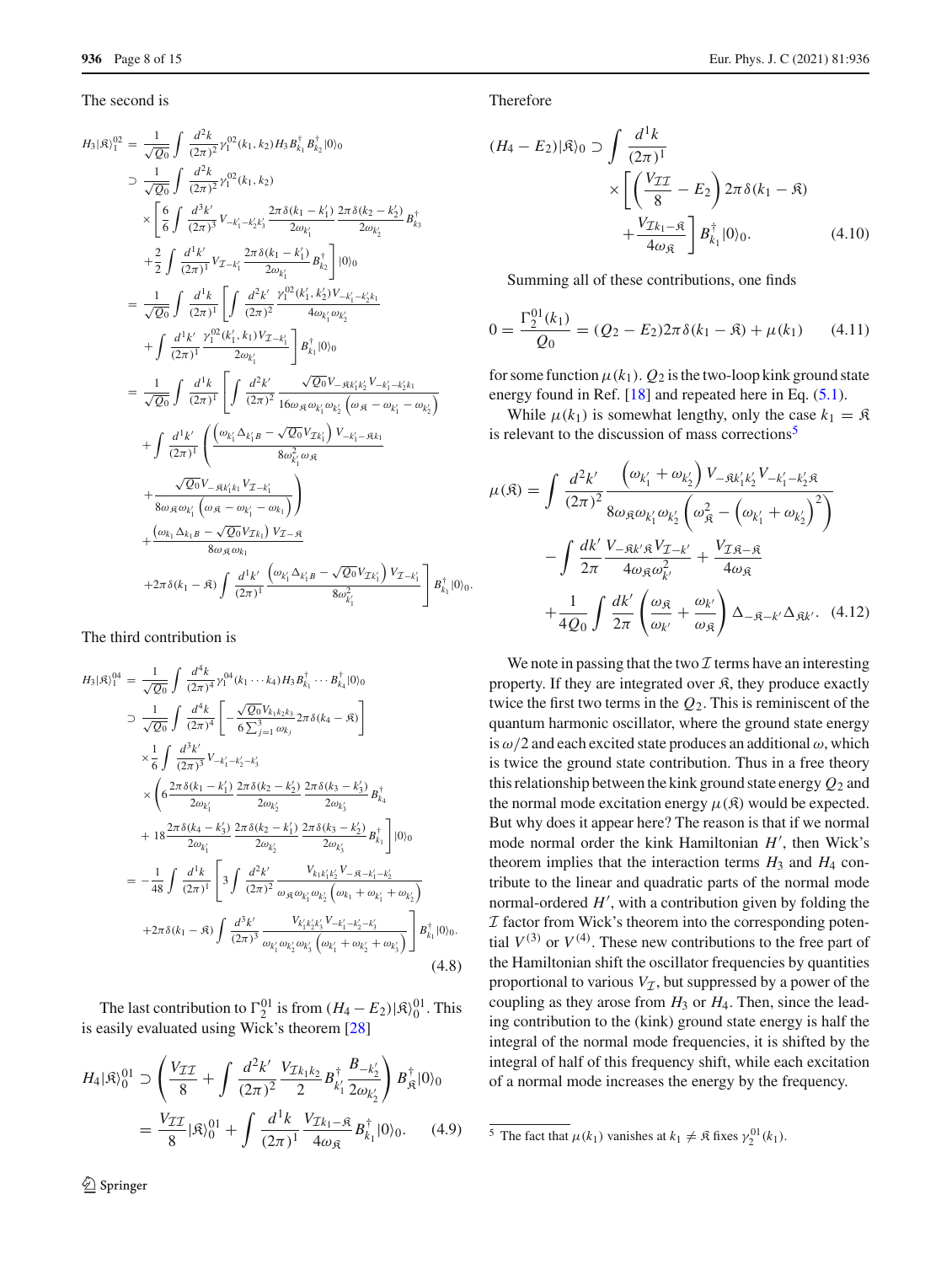#### 4.2 Continuum modes

If  $\mathcal R$  is a continuum mode then the term with the Dirac  $\delta$ in [\(4.11\)](#page-7-1) is infinite and so, if  $\mu(\mathfrak{K})$  is finite, must vanish separately. This implies  $E_2 = Q_2$  for all continuum modes  $\mathfrak K$  with  $\mu(\mathfrak K)$  finite. This is intuitive, the continuum modes are nonnormalizable and they only have finite overlap with the kink. Therefore the kink cannot shift their energy. The two-loop correction to the energy needed to excite the kink ground state to a normal mode state is  $E_2 - Q_2 = 0$ . Of course the one-loop correction  $E_1 - Q_1 = \omega_k$  we have already seen is nonzero.

Is  $\mu(\mathfrak{K})$  finite? Divergences may only arise from divergences in  $\Delta$  or *V* or from the infinite integrals over continuum modes  $k$ . If the potential  $V$  is smooth then divergences in the *V* symbols will not arise. However  $\Delta$  has a divergence arising from the fact that continuum modes tend to plane waves far from a localized kink

$$
\Delta_{k_1k_2} \supset i\pi(k_2 - k_1)\delta(k_1 + k_2). \tag{4.13}
$$

Via  $\gamma_2^{21}(k_1)$ , this contributes

$$
\mu(k_1) \supset \frac{\mathfrak{K}^2}{2Q_0} 2\pi \delta(\mathfrak{K} - k_1). \tag{4.14}
$$

If there are no other divergences in  $\mu$  then, setting to zero the coefficient of  $\delta(\mathfrak{K} - k_1)$  in [\(4.11\)](#page-7-1), we find

$$
E_2 = Q_2 + \frac{\mathfrak{K}^2}{2Q_0}.\tag{4.15}
$$

In other words, the two-loop correction to the mass of a kink excited by a normal mode with  $k = \mathfrak{K}$  is just the corresponding nonrelativistic kinetic energy.

The appearance of the nonrelativistic kinetic energy may be surprising as we are in the kink center of mass frame. However this is actually the nonrelativistic energy resulting from the fact that, as described beneath Eq.  $(3.9)$ , in order to keep a total momentum of zero the nonrelativistic kink has a bulk motion which compensates that of the relativistic normal mode. Due to the mass difference, the kinetic energy of the normal mode affects the total energy at one loop while the kinetic energy of the bulk, which has an equal and opposite momentum, enters only at two loops.

Now let us consider potential divergences in the *k* integrals. The corresponding eigenfunctions tend to plane waves  $e^{ikx}$  far from the kink, up to a phase shift. In cases such as the Sine-Gordon and  $\phi^4$  models the  $\Delta$  and  $V_{ijk}$  tend exponentially to zero in the sum of their indices, as the theories are gapped. Therefore the only divergence may arise from an infinite domain of integration in which the sum of the indices is within a fixed distance of zero. This requires a double integral, with  $k'_1 \sim -k'_2$ , and so divergences may only arise in the first term of  $(4.12)$ .

At the large  $k'$  on which these divergences are supported,  $g_{k'}(x) \sim e^{ik'x}$ . The divergence is also supported at large *x*, where  $V^{(3)}$  tends to a constant, which on each side of the kink is just the third derivative of the potential supported on the corresponding vacuum. Let us say for simplicity that these two third derivatives have the same value, *W*, up to a sign. This is the case in the  $\phi^4$  model, whereas in the Sine-Gordon model the third derivatives vanish at the vacua so  $W = 0$ . We have argued that, up to finite terms

<span id="page-8-0"></span>
$$
V_{-\mathfrak{K}k'_1k'_2} \sim V_{-k'_1 - k'_2 \mathfrak{K}} \sim W \int dx e^{i(k'_1 + k'_2 - \mathfrak{K})x}
$$
  
=  $W 2\pi \delta(\mathfrak{K} - k'_1 - k'_2).$  (4.16)

Thus there are two  $\delta$  functions in the first integrand of [\(4.12\)](#page-7-2). The first may be used to do one of the integrals, but then the other is a genuine  $\delta$  function divergence

$$
\mu(k_1) \sim \frac{W^2 2\pi \delta(k_1 - \mathfrak{K})}{8\omega_{\mathfrak{K}}} \int \frac{dk'}{2\pi} \frac{\omega_{k'} + \omega_{\mathfrak{K} - \omega_{k'}}}{\omega_{k'} \omega_{\mathfrak{K} - \omega_{k'}} \left(\omega_{\mathfrak{K}}^2 - \left(\omega_{k'} + \omega_{\mathfrak{K} - \omega_{k'}}\right)^2\right)}.
$$
\n(4.17)

It combines with the  $Q_2$  term to shift the energy  $E_2$  by

$$
\frac{W^2}{8\omega_{\mathfrak{K}}} \int \frac{dk'}{2\pi} \frac{\omega_{k'} + \omega_{\mathfrak{K} - \omega_{k'}}}{\omega_{k'}\omega_{\mathfrak{K} - \omega_{k'}} \left(\omega_{\mathfrak{K}}^2 - \left(\omega_{k'} + \omega_{\mathfrak{K} - \omega_{k'}}\right)^2\right)} \quad (4.18)
$$

which just yields the usual one-loop correction to the mass of the plane wave in the absence of the kink. It shifts the mass of the normal mode.

## 4.3 Shape modes

In the case of shape modes, one recalls that the  $2\pi \delta(k_1 - \mathfrak{K})$ in  $\gamma_0^{01}(k_1)$  is to be replaced by the Kronecker delta  $\delta_{k_1,\mathfrak{K}}$ . Thus [\(4.11\)](#page-7-1) evaluated at  $k_1 = \mathfrak{K}$  is finite

$$
\frac{\Gamma_2^{01}(\mathfrak{K})}{Q_0} = (Q_2 - E_2) + \mu(\mathfrak{K}).\tag{4.19}
$$

The Schrodinger equation  $\Gamma = 0$  then yields

<span id="page-8-1"></span>
$$
E_2 = Q_2 + \mu(\mathfrak{K}).\tag{4.20}
$$

Again  $\mu(\mathfrak{K})$  is given by [\(4.12\)](#page-7-2). However the divergence [\(4.16\)](#page-8-0) does not arise because  $g_{\mathcal{B}}(x)$  is a bound state of the potential and so falls to zero at large *x*, exponentially in the case of the Sine-Gordon or  $\phi^4$  models. This absence of divergences is fortunate as a divergent  $\mu(\mathfrak{K})$  would in this case have led to a divergent  $E_2$  as a result of  $(4.20)$ .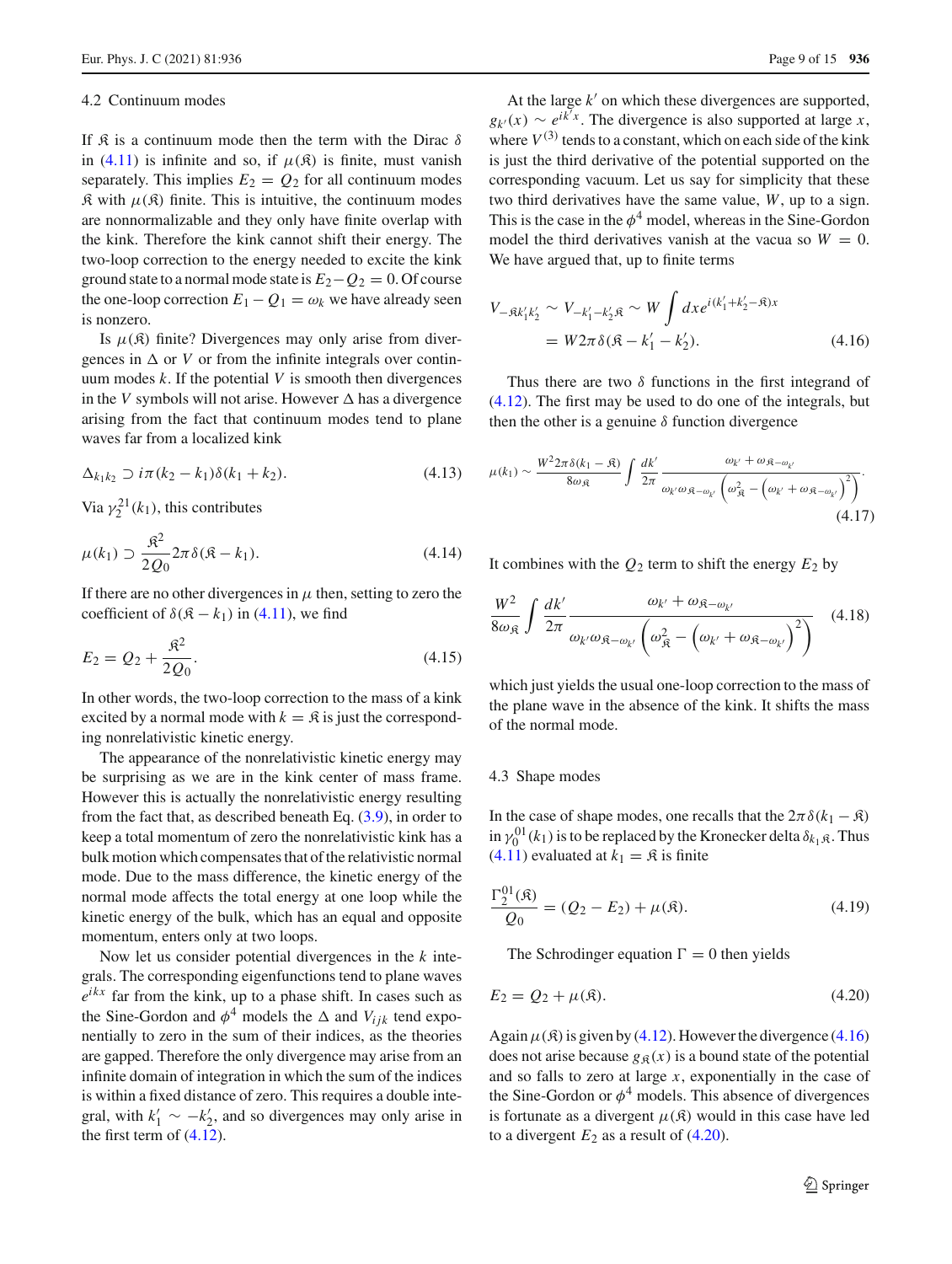#### <span id="page-9-0"></span>**5 A diagrammatic approach**

# 5.1 The kink ground state

The two-loop energy of the kink ground state is [\[18](#page-14-10)]

<span id="page-9-1"></span>
$$
Q_{2} = \frac{V_{\mathcal{II}}}{8} - \frac{1}{8} \int \frac{dk'}{2\pi} \frac{|V_{\mathcal{I}k'}|^{2}}{\omega_{k'}^{2}}
$$

$$
- \frac{1}{48} \int \frac{d^{3}k'}{(2\pi)^{3}} \frac{|V_{k'_{1}k'_{2}k'_{3}}|^{2}}{\omega_{k'_{1}}\omega_{k'_{2}}\omega_{k'_{3}}}\left(\omega_{k'_{1}} + \omega_{k'_{2}} + \omega_{k'_{3}}\right)
$$

$$
+ \frac{1}{16Q_{0}} \int \frac{d^{2}k'}{(2\pi)^{2}} \frac{|(\omega_{k'_{1}} - \omega_{k'_{2}}) \Delta_{k'_{1}k'_{2}}|^{2}}{\omega_{k'_{1}}\omega_{k'_{2}}}
$$

$$
- \frac{1}{8Q_{0}} \int \frac{dk'}{2\pi} |\Delta_{k'B}|^{2}.
$$
(5.1)

Recalling from Refs. [\[29](#page-14-21)] that

$$
V_{BBk} = -\frac{\omega_k^2}{\sqrt{Q_0}} \Delta_{kB}, \qquad V_{Bk_1k_2} = \frac{\omega_{k_2}^2 - \omega_{k_1}^2}{\sqrt{Q_0}} \Delta_{k_1k_2}
$$
(5.2)

the last two terms may be reexpressed in terms of  $|V_{Bk_1'k_2'}|^2$ and  $|V_{BBk'}|^2$  respectively

$$
Q_{2} = \frac{V_{\mathcal{II}}}{8} - \frac{1}{8} \int \frac{dk'}{2\pi} \frac{|V_{\mathcal{I}k'}|^{2}}{\omega_{k'}^{2}}
$$

$$
- \frac{1}{48} \int \frac{d^{3}k'}{(2\pi)^{3}} \frac{|V_{k'_{1}k'_{2}k'_{3}}|^{2}}{\omega_{k'_{1}}\omega_{k'_{2}}\omega_{k'_{3}}}\left(\omega_{k'_{1}} + \omega_{k'_{2}} + \omega_{k'_{3}}\right)
$$

$$
+ \frac{1}{16} \int \frac{d^{2}k'}{(2\pi)^{2}} \frac{|V_{Bk'_{1}k'_{2}}|^{2}}{\omega_{k'_{1}}\omega_{k'_{2}}}\left(\omega_{k'_{1}} + \omega_{k'_{2}}\right)^{2}
$$

$$
- \frac{1}{8} \int \frac{dk'}{2\pi} \frac{|V_{B B k'}|^{2}}{\omega_{k'}^{4}}.
$$
(5.3)

The first three terms in  $Q_2$  are easily calculated using the diagrams in Fig. [1](#page-10-0) to represent various contributions to  $H'|0\rangle$ . Operator ordering runs to the left. Each loop involving a single vertex brings a factor of  $\mathcal{I}(x)$  and each *n*-point vertex brings a  $V^{(n)}$  which is integrated over *x* together with the normal modes  $g_k(x)$  arising from the attached lines and loop factors  $\mathcal{I}(x)$  from attached loops. Each internal line corresponding to a normal mode *k* brings a factor of  $1/(2\omega_k)$ . In addition, each vertex except for the last brings a factor  $\left(\sum_i \omega_i - \sum_j \omega_j\right)^{-1}$  where *i* runs over all outgoing *k* and *j* runs over all incoming *k*. Symmetry factors are calculated as for Feynman diagrams, for example in the first term each loop may be inverted and the two may be interchanged leading to a symmetry factor of  $(1/2)^3$ . In the second each loop may be inverted leading to  $(1/2)^2$  while in the third the three propagators may be exchanged leading to 1/6.

What about the fourth and fifth terms? Clearly a corresponding diagram may be drawn by taking the third diagram in Fig. [1](#page-10-0) and replacing one or two normal mode lines *k* with a zero-mode line *B*. However one may choose whether the vertices are to be constructed using  $H'$  or  $P'$ . At higher orders this distinction is important because, for example, in the Sine-Gordon theory  $H'$  has an infinite number of terms whereas in any theory  $P'$  has only one term for each summand in the recursion relation [\(3.6\)](#page-3-3). Thus there are multiple possible conventions for representing these terms diagrammatically, and the Feynman diagram convention of allowing each vertex to represent an interaction in  $H'$  is not the most economical. We will leave the development of diagrammatic methods using  $P'$  vertices to future work.

## 5.2 Normal modes

Next we will turn our attention to  $E_2$ . Recall from Eq. [\(4.11\)](#page-7-1) that there are two contributions. The first is equal to  $Q_2$  and arises from terms in  $H'|\mathfrak{K}\rangle$  which contribute to  $\Gamma_2^{01}(\mathfrak{K})$  without ever annihilating the  $B_{\mathfrak{K}}^{\dagger}$  in  $|\mathfrak{K}\rangle_0$ . In other words, these terms are contained in  $B_{\hat{\mathcal{R}}}^{\dagger} H' |0\rangle$ . As a result the  $\hat{\mathcal{R}}$  line is disconnected from the rest of the diagram, which is therefore equivalent to the corresponding diagrams for  $H'$  |0 which were already shown in Fig. [1.](#page-10-0) These disconnected diagrams are shown in Fig. [2.](#page-10-1)

The other contributions to the energy arise from  $\mu(\mathfrak{K})$  in [\(4.12\)](#page-7-2). The first three terms are depicted in Fig. [3.](#page-10-2) Each diagram has a symmetry factor of 1/2. Note that in both the third and fourth graphs, the internal line begins at the first (chronologically) vertex and so contributes a factor of  $-1/(2\omega_{k'})$ . As a result, the two graphs are equal. Again graphs for the last two terms are not given. Intuitively they correspond to the first two graphs with  $k'$  internal lines replaced by zero-mode internal lines. However again one must choose whether the vertices represent terms in  $P'$  or  $H'$ .

## **6 Remarks**

We have now found the subleading correction to the normal mode states and their masses. Are we ready for scattering?

A few more steps are required. First of all, to calculate matrix elements we will need normalizable states. These can be made from wave packets of kinks at different momenta. However, as is, our recursion relation only applies to kinks in the center of mass frame. The generalization will be straightforward. Instead of implying that our states are annihilated by  $P'$ , we need only impose that they are annihilated by  $P' - p$  for some constant *p*. This will add a single term to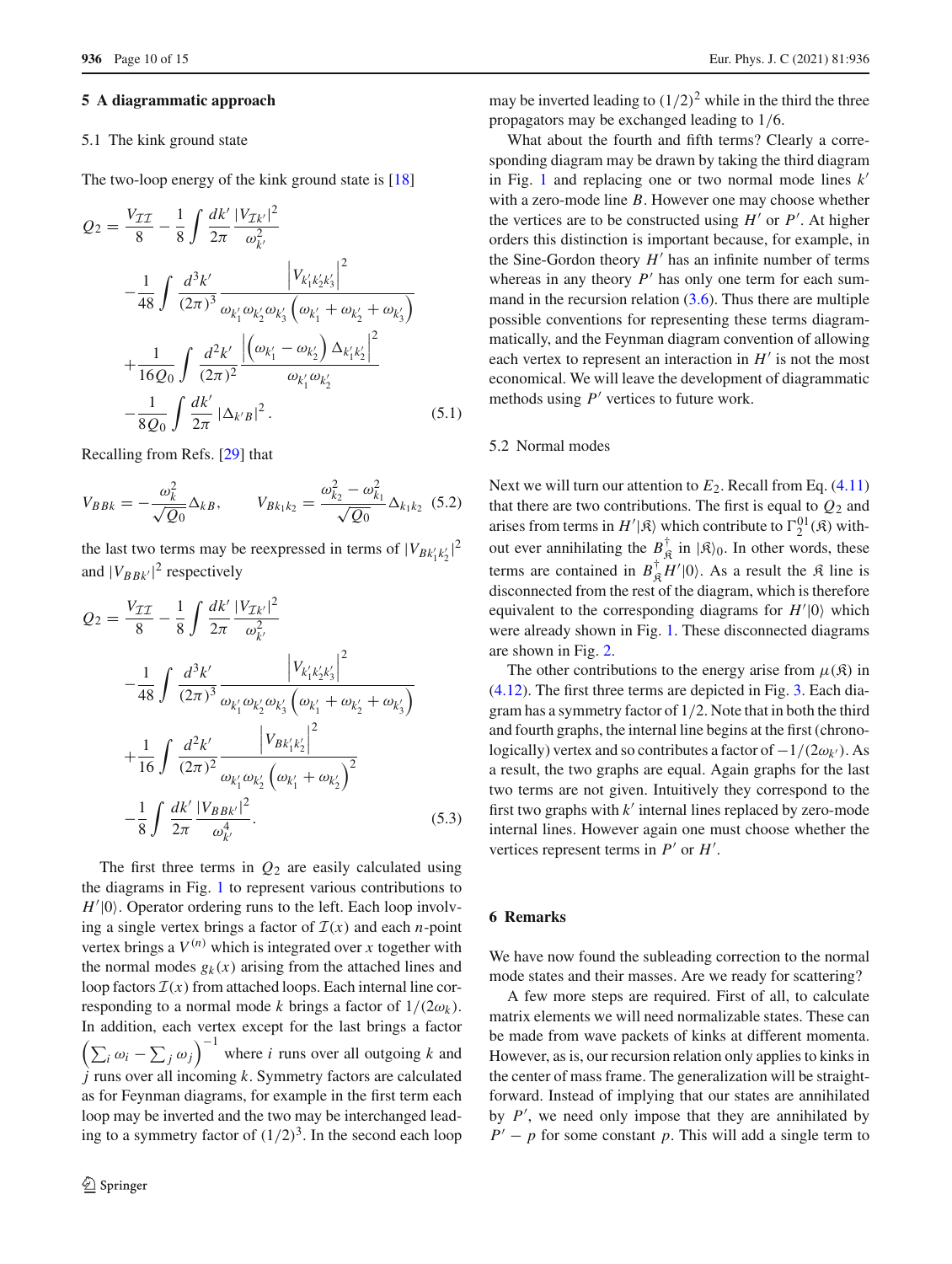of *I*

<span id="page-10-0"></span>

<span id="page-10-1"></span>**Fig. 2** Diagrams corresponding to the first three terms in the  $Q_2 2\pi \delta(k_1 - \mathfrak{K})$  contribution to  $E_2$ . The  $k_1 = \mathfrak{K}$  line is disconnected from the diagram. Therefore these are just contributions to the ground

state energy  $Q_2$ , and so they do not contribute to the energy  $E_2 - Q_2$ needed to excite a normal mode in the kink background



<span id="page-10-2"></span>**Fig. 3** The first two diagrams give the first term in  $\mu(\mathcal{R})$  as written in Eq. [\(4.12\)](#page-7-2). The next two are equal and yield the second term. The last diagram corresponds to the third term. The other term may be obtained by respectively replacing one *k*- in the first two diagrams with a zero mode

our recursion relation. As our states are already written in terms of  $B^{\dagger}$ ,  $\phi_0$  and  $\mathcal{D}_f$ , it will be straightforward to calculate form factors and more general matrix elements with arbitrary polynomials in  $\phi(x)$  and  $\pi(x)$ .

Next we will need to generalize our results to the interaction picture, as so far we have only considered the Schrodinger picture. Ideally one would like a suitable Kallen-Lehmann spectral representation and LSZ reduction formula [\[30](#page-14-22)[–34](#page-14-23)]. Also the Wick's theorem of Ref. [\[28](#page-14-20)] should be extended to interaction picture fields.

The easiest scattering process to approach would be meson-kink scattering, as this can be done considering the kink state that we have already constructed, adding the perturbative creation operators that create a meson. We already know their actions on our states, as we have consistently worked in the Fock basis. If one could prove a factorization theorem in this context, then kink-kink scattering may be treated in some approximation by combining kink-meson scattering with the appropriate form factors. Here the situation may prove to be much simpler than QCD as the form factors may be calculated perturbatively.

In the quantum theory we expect the phenomenology to be richer than in the classical case. For example, the normal modes are quantized. Thus one may expect interesting phenomena, perhaps analogous to [\[35](#page-14-24)], when integral multiples of the bound normal mode energy pass the threshold *M* for escape into the continuum.

To efficiently explore such states, it would be useful to complete our construction of a diagrammatic calculus in Sect. [5.](#page-9-0) In particular, one should construct rules for *P*<sup>*'*</sup> vertices in addition to  $H'$  vertices. In the supersymmetric case, vertices may also represent the supercharges  $Q'$ . In the case of rotationally-invariant solitons, vertices may also be introduced for rotations.

While our perturbative expansion in  $P'$  is much more economical than the exact treatment in the traditional collective coordinate methods of Refs. [\[1,](#page-13-0)[36\]](#page-14-25), there is a price to be paid. As we do not impose that the states are exactly translation-invariant, our solutions are expansions in  $\phi_0$  and therefore cease to be reliable if  $\phi_0$  is of order  $O(1/g)$  corresponding to a kink center of mass position of order *O*(1/*M*). In other words, the kink cannot be coherently treated as its center moves by more than its size. In the kink rest frame, this is physically reasonable for a semiclassical expansion, it implies that the form factors are dominated by the classical kink solution and quantum corrections are subdominant [\[37](#page-14-26)]. However in kink scattering it is a limitation, as the kink may never move by  $O(1/M)$  in some frame. This may be an obstruction to constructing an S-matrix, as even scattering with a meson will impart some momentum to the kink which after a time  $O(1/(Mg))$  will bring the kink out of this range.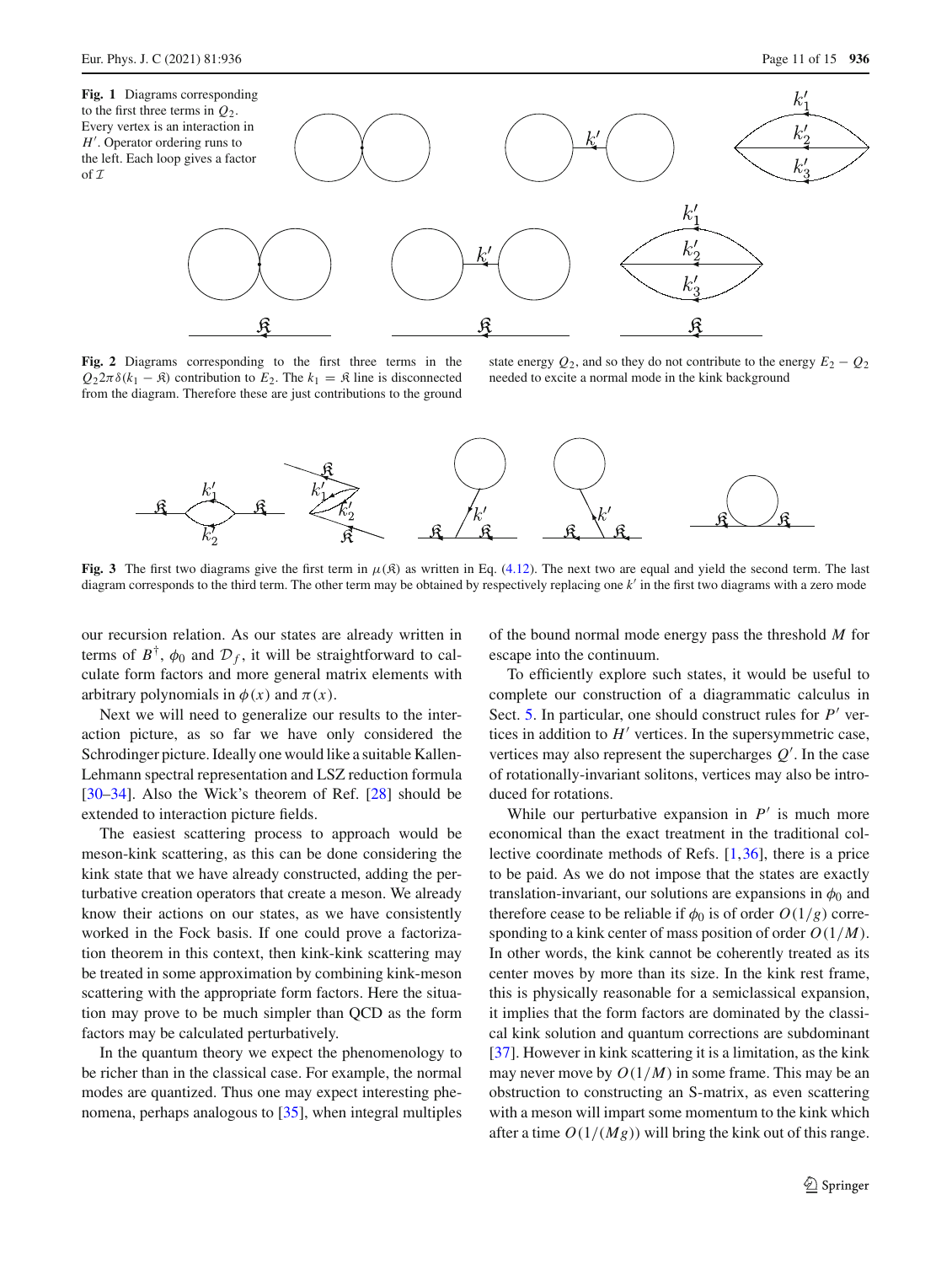**Acknowledgements** JE is supported by the CAS Key Research Program of Frontier Sciences grant QYZDY-SSW-SLH006 and the NSFC MianShang grants 11875296 and 11675223. JE also thanks the Recruitment Program of High-end Foreign Experts for support.

**Data Availability Statement** This manuscript has no associated data or the data will not be deposited. [Authors' comment: There is no associated data, as this an entirely theoretical calculation concerning an idealized toy model. All calculations were performed analytically.]

**Open Access** This article is licensed under a Creative Commons Attribution 4.0 International License, which permits use, sharing, adaptation, distribution and reproduction in any medium or format, as long as you give appropriate credit to the original author(s) and the source, provide a link to the Creative Commons licence, and indicate if changes were made. The images or other third party material in this article are included in the article's Creative Commons licence, unless indicated otherwise in a credit line to the material. If material is not included in the article's Creative Commons licence and your intended use is not permitted by statutory regulation or exceeds the permitted use, you will need to obtain permission directly from the copyright holder. To view a copy of this licence, visit [http://creativecomm](http://creativecommons.org/licenses/by/4.0/) [ons.org/licenses/by/4.0/.](http://creativecommons.org/licenses/by/4.0/) Funded by SCOAP<sup>3</sup>.

# <span id="page-11-0"></span>**Appendix A: Checking**  $\Gamma_2^{21}$

Recall from [\(3.12\)](#page-4-3) that our state  $|\mathfrak{K}\rangle$  is an eigenstate of the Hamiltonian if it satisfies the Schrodinger equation  $\Gamma_i^{mn} = 0$ . In the cases  $m = 0$ , at order  $i = 2$ , this condition was imposed by hand to obtain the matrix elements  $\gamma_2^{0n}$ . However in Ref. [\[18](#page-14-10)] it was argued that the vanishing of  $\Gamma_i^{0n}$ , together with translation invariance which was imposed via the recursion relations, is sufficient to make all components vanish. In this Appendix we will test this claim for the most nontrivial component at order  $i = 2$ ,  $\Gamma_2^{21} = 0$ .

We need to calculate all 12 terms that contribute to  $\Gamma_2^{21}$ .  $(H_2 - E_2)|\mathcal{R}\rangle_2$  contributes 2 terms,  $H_3|\mathcal{R}\rangle_1$  contributes 8 terms and  $H_4|\mathfrak{K}\rangle_0$  contribute 2 terms. We will name these terms  $\Gamma_{2,j}^{21}$  and evaluate them one at a time.

The recursion relation yields

$$
\gamma_2^{41} = -\frac{\omega_{k_1} \Delta_{k_1 B} \Delta_{-\mathfrak{R}B}}{8} -\frac{\gamma_0^{01}(k_1)}{16} \int \frac{dk'}{2\pi} \Delta_{-k'B} \omega_{k'} \Delta_{k'B}.
$$
 (A.1)

This leads to the first contribution

$$
(H_2 - E_1)|\mathfrak{K}\rangle_2 \supset \frac{\pi_0^2}{2} |\mathfrak{K}\rangle_2^{41}
$$
  
=  $-6Q_0^{-1}\phi_0^2 \int \frac{dk_1}{2\pi} \left[ -\frac{\omega_{k_1} \Delta_{k_1 B} \Delta_{-\mathfrak{K}B}}{8} -\frac{\gamma_0^{01}(k_1)}{16} \int \frac{dk'}{2\pi} \Delta_{-k'B} \omega_{k'} \Delta_{k'B} \right] B_{k_1}^{\dagger} |0\rangle_0$   
(A.2)

which contributes

$$
\Gamma_{2,1}^{21} = \frac{3}{4} \omega_{k_1} \Delta_{k_1 B} \Delta_{-\mathfrak{R}B} + 2\pi \delta(k_1 - \mathfrak{K})
$$

$$
\times \frac{3}{8} \int \frac{dk'}{2\pi} \Delta_{-k'B} \omega_{k'} \Delta_{k'B}.
$$
 (A.3)

The other contribution from  $(H_2 - E_1)|\mathfrak{K}\rangle_2$  is

$$
(H_2 - E_1)|\mathfrak{K}\rangle_2 \supset \left(-\omega_{\mathfrak{K}} + \int \frac{dk}{2\pi} \omega_k B_k^{\dagger} B_k\right) |\mathfrak{K}\rangle_2^{21}
$$
  
\n
$$
= Q_0^{-1} \phi_0^2 \int \frac{dk_1}{2\pi} \left[ \frac{3}{8} \frac{(\omega_{k_1} - \omega_{\mathfrak{K}})^2}{\omega_{\mathfrak{K}}} \Delta_{k_1 B} \Delta_{-\mathfrak{K} B} \right. \\ \left. - \frac{\sqrt{Q_0}}{8} \left( \frac{\omega_{k_1} \Delta_{k_1 B} V_{\mathcal{I} - \mathfrak{K}}}{\omega_{\mathfrak{K}}} + \frac{\omega_{\mathfrak{K}} \Delta_{-\mathfrak{K} B} V_{\mathcal{I} k_1}}{\omega_{k_1}} \right) \right. \\ \left. + \frac{\sqrt{Q_0} \omega_{k_1}}{8 \omega_{\mathfrak{K}}} \left( \frac{\omega_{k_1} \Delta_{k_1 B} V_{\mathcal{I} - \mathfrak{K}}}{\omega_{\mathfrak{K}}} + \frac{\omega_{\mathfrak{K}} \Delta_{-\mathfrak{K} B} V_{\mathcal{I} k_1}}{\omega_{k_1}} \right) \right. \\ \left. + \frac{1}{8} \int \frac{dk'_1}{2\pi} \frac{Q_0^{1/2} V_{k_1 k'_1 - \mathfrak{K}}}{\omega_{\mathfrak{K}} - \omega_{k_1} - \omega_{k'_1}} \Delta_{-k'_1 B} \right. \\ \left. - \frac{1}{8} \int \frac{dk'_1}{2\pi} \frac{Q_0^{1/2} \omega_{k_1} V_{k_1 k'_1 - \mathfrak{K}}}{\omega_{\mathfrak{K}} (\omega_{\mathfrak{K}} - \omega_{k_1} - \omega_{k'_1})} \Delta_{-k'_1 B} \right. \\ \left. - \frac{1}{4} \int \frac{dk'_1}{2\pi} \Delta_{k_1 k'_1} \Delta_{-k'_1, -\mathfrak{K}} \frac{\omega_{k_1} \omega_{\mathfrak{K}} + \omega_{\mathfrak{K}}^2}{\omega_{k'_1} \omega_{\mathfrak{K}}} + \frac{1}{4} \int \frac{dk'_1}{2\pi} \Delta_{k_1 k'_1} \Delta_{-
$$

yielding

$$
\Gamma_{2,2}^{21} = \frac{3}{8} \frac{(\omega_{k_1} - \omega_{\mathfrak{K}})^2}{\omega_{\mathfrak{K}}} \Delta_{k_1 B} \Delta_{-\mathfrak{K} B} \n+ \frac{\sqrt{Q_0}}{8} \left( \frac{\omega_{k_1}^2}{\omega_{\mathfrak{K}}^2} - \frac{\omega_{k_1}}{\omega_{\mathfrak{K}}} \right) \Delta_{k_1 B} V_{\mathcal{I} - \mathfrak{K}} + \frac{\sqrt{Q_0}}{8} \left( 1 - \frac{\omega_{\mathfrak{K}}}{\omega_{k_1}} \right) \Delta_{\mathfrak{K} B} V_{\mathcal{I} k_1} \n+ \frac{1}{8} \int \frac{dk_1'}{2\pi} \frac{Q_0^{1/2} V_{k_1 k_1' - \mathfrak{K}}}{(\omega_{\mathfrak{K}} - \omega_{k_1} - \omega_{k_1'})} \Delta_{-k_1' B} \n- \frac{1}{8} \int \frac{dk_1'}{2\pi} \frac{Q_0^{1/2} \omega_{k_1} V_{k_1 k_1' - \mathfrak{K}}}{\omega_{\mathfrak{K}} (\omega_{\mathfrak{K}} - \omega_{k_1} - \omega_{k_1'})} \Delta_{-k_1' B} \n- \frac{1}{4} \int \frac{dk_1'}{2\pi} \Delta_{k_1 k_1'} \Delta_{-k_1', -\mathfrak{K}} \frac{\omega_{k_1} \omega_{\mathfrak{K}} + \omega_{k_1'}^2}{\omega_{k_1'}} \n+ \frac{1}{4} \int \frac{dk_1'}{2\pi} \Delta_{k_1 k_1'} \Delta_{-k_1', -\mathfrak{K}} \frac{\omega_{k_1} \left( \omega_{k_1} \omega_{\mathfrak{K}} + \omega_{k_1'}^2 \right)}{\omega_{\mathfrak{K}} \omega_{k_1'}}.
$$
\n(A.5)

Next we calculate the 8 contributions from  $H_3|\mathfrak{K}\rangle_1$ . The first four arise from

$$
H_3|\mathfrak{K}\rangle_1 \supset \frac{3}{6} \int dx V^3[gf(x)]\phi_0 g_B(x) \mathcal{I}(x) |\mathfrak{K}\rangle_1^{11}
$$
  
\n
$$
H_3|\mathfrak{K}\rangle_1 \supset \frac{1}{6} \int dx V^3[gf(x)] \int \frac{dk_1}{2\pi} 3\phi_0^2 g_B(x)^2 g_{k_1}(x) B_{k_1}^{\dagger} |\mathfrak{K}\rangle_1^{00}
$$
  
\n
$$
H_3|\mathfrak{K}\rangle_1 \supset \frac{1}{6} \int dx V^3[gf(x)] \times \int \frac{dk_1}{2\pi} \frac{1}{2\omega_{k_1}} B_{-k_1}
$$
  
\n
$$
\times 3\phi_0^2 g_B^2(x) g_{k_1}(x) |\mathfrak{K}\rangle_1^{02}
$$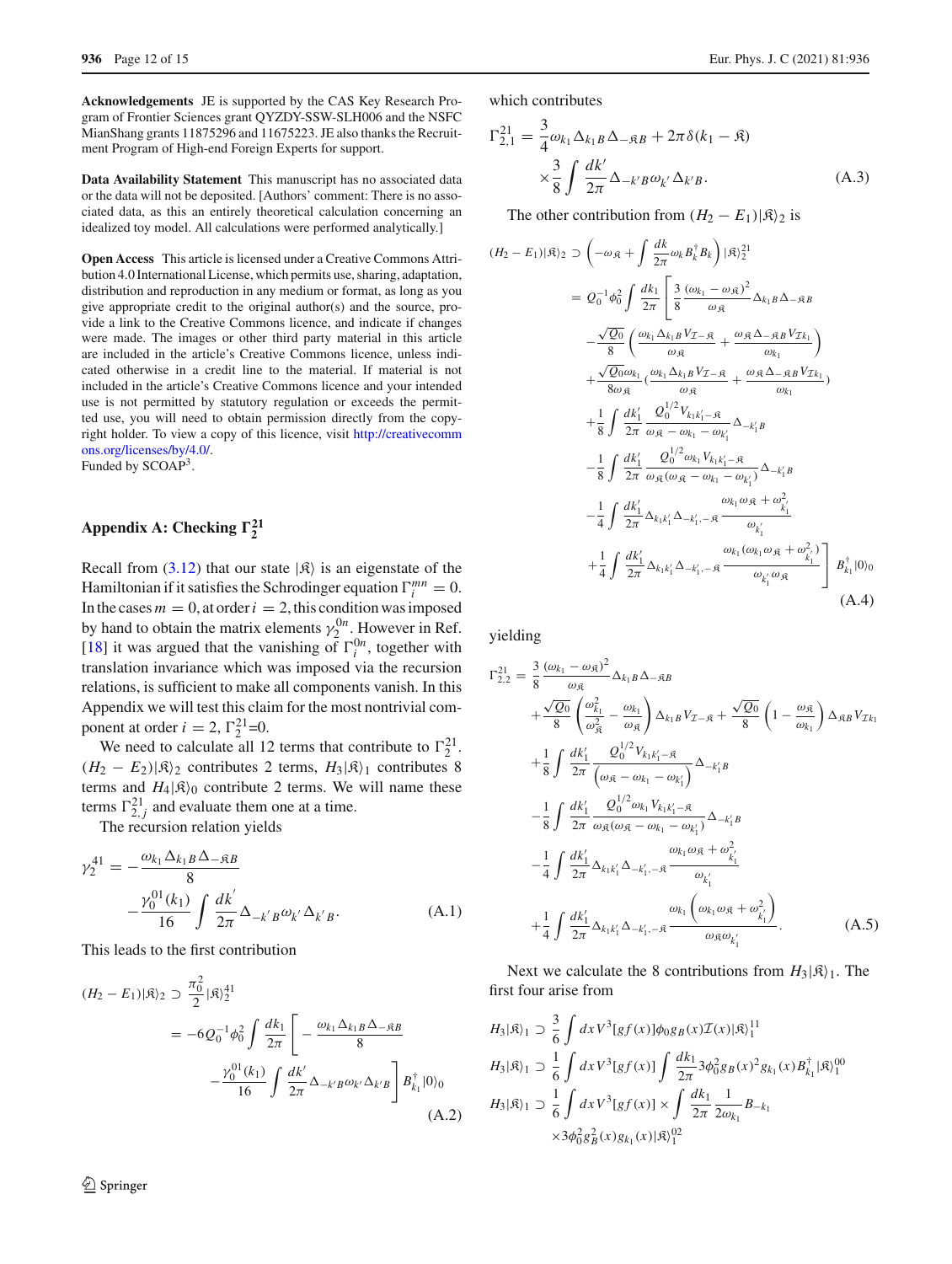which respectively contribute

$$
\Gamma_{2,3}^{23} = \frac{Q_0^{1/2}}{4} \frac{\omega_{\mathfrak{K}} + \omega_{k_1}}{\omega_{\mathfrak{K}}} V_{\mathcal{I}B} \Delta_{k_1, -\mathfrak{K}}
$$
  
\n
$$
\Gamma_{2,4}^{23} = -\frac{1}{8} \left[ \frac{\sqrt{Q_0} \omega_{k_1}^2 V_{\mathcal{I} - \mathfrak{K}}}{\omega_{\mathfrak{K}}} \Delta_{k_1 B} + \frac{\omega_{k_1}^2 \Delta - \mathfrak{K}B}{\omega_{\mathfrak{K}}} \Delta_{k_1 B} \right]
$$
  
\n
$$
\Gamma_{2,5}^{21} = 2\pi \delta (k_1 - \mathfrak{K}) \frac{1}{8} \int \frac{dk'}{2\pi} \left( \sqrt{Q_0} \Delta_{-k'B} V_{\mathcal{I}k'} - \omega_{k'} \Delta_{k'B} \Delta_{-k'B} \right)
$$
  
\n
$$
+ \frac{1}{8} \left( \frac{\sqrt{Q_0} \omega_{\mathfrak{K}} V_{\mathcal{I}k_1} \Delta_{-\mathfrak{K}B}}{\omega_{k_1}} - \omega_{\mathfrak{K}} \Delta_{k_1 B} \Delta_{-\mathfrak{K}B} \right)
$$
  
\n
$$
- \frac{1}{8} \int \frac{dk'}{2\pi} \frac{Q_0^{1/2} \omega_{k'} V_{k_1 k' - \mathfrak{K}} \Delta_{-k'B}}{\omega_{\mathfrak{K}} (\omega_{\mathfrak{K}} - \omega_{k_1} - \omega_{k'})}
$$
  
\n
$$
\Gamma_{2,6}^{21} = -\frac{Q_0^{1/2}}{8} V_{\mathcal{I}k_1} \Delta_{-\mathfrak{K}B}.
$$
 (A.7)

# The other four arise from

$$
H_{3}|\mathfrak{K}\rangle_{1} \supset \frac{1}{6} \int dx V^{3}[gf(x)] \int \frac{dk_{1}}{2\pi} \frac{3}{2\omega_{k_{1}}} \mathcal{I}(x)g_{k_{1}}(x)B_{-k_{1}}|\mathfrak{K}\rangle_{1}^{22}
$$
  
\n
$$
H_{3}|\mathfrak{K}\rangle_{1} \supset \frac{1}{6} \int dx V^{3}[gf(x)]
$$
  
\n
$$
\times 3 \int \frac{d^{2}k}{(2\pi)^{2}} \left[ \frac{2}{2\omega_{k_{2}}} B_{k_{1}}^{\dagger} B_{-k_{2}} \right] \phi_{0}g_{B}(x)g_{k_{1}}(x)g_{k_{2}}(x)|\mathfrak{K}\rangle_{1}^{11}
$$
  
\n
$$
H_{3}|\mathfrak{K}\rangle_{1} \supset \frac{1}{6} \int dx V^{3}[gf(x)]
$$
  
\n
$$
\times 3 \int \frac{d^{2}k}{(2\pi)^{2}} \left[ \frac{1}{4\omega_{k_{1}}\omega_{k_{2}}} B_{-k_{1}} B_{-k_{2}} \right] \phi_{0}g_{B}(x)g_{k_{1}}(x)g_{k_{2}}(x)|\mathfrak{K}\rangle_{1}^{13}
$$
  
\n
$$
H_{3}|\mathfrak{K}\rangle_{1} \supset \frac{1}{6} \int dx V^{3}[gf(x)]
$$
  
\n
$$
\times \int \frac{d^{3}k}{(2\pi)^{3}} \left[ \frac{3}{4\omega_{k_{2}}\omega_{k_{3}}} B_{k_{1}}^{\dagger} B_{-k_{2}} B_{-k_{3}} \right] |\mathfrak{K}\rangle_{1}^{22}
$$
  
\n(A.8)

and are respectively

$$
\Gamma_{2,7}^{21} = \frac{Q_0^{1/2}}{8} \frac{\omega_{k_1}}{\omega_{\mathfrak{K}}} \Delta_{k_1B} V_{\mathcal{I}-\mathfrak{K}} + 2\pi \delta(k_1 - \mathfrak{K}) \frac{Q_0^{1/2}}{8} \int \frac{dk'}{2\pi} \Delta_{k'B} V_{\mathcal{I}-k'}
$$
  
\n
$$
\Gamma_{2,8}^{21} = \frac{1}{4} \int \frac{dk'}{2\pi} \frac{(\omega_{\mathfrak{K}} + \omega_{k'})}{\omega_{k'} \omega_{\mathfrak{K}}} (\omega_{k_1}^2 - \omega_{k'}^2) \Delta_{k_1k'} \Delta_{-k', -\mathfrak{K}}
$$
  
\n
$$
\Gamma_{2,9}^{21} = -2\pi \delta(k_1 - \mathfrak{K}) \frac{1}{8} \int \frac{d^2k'}{(2\pi)^2} \frac{(\omega_{k_1'} - \omega_{k_2'})}{\omega_{k_1'} \omega_{k_2'}}
$$
  
\n
$$
\times (\omega_{k_1'}^2 - \omega_{k_2'}^2) \Delta_{-k_1'-k_2'} \Delta_{k_1'k_2'}
$$
  
\n
$$
-\frac{1}{4} \int \frac{dk'}{2\pi} \frac{(\omega_{k_1} - \omega_{k'})}{\omega_{k'} \omega_{\mathfrak{K}}} (\omega_{k'}^2 - \omega_{\mathfrak{K}}^2) \Delta_{-k'-\mathfrak{K}} \Delta_{k_1k'}
$$
  
\n
$$
\Gamma_{2,10}^{21} = \frac{Q_0^{1/2}}{8} \int \frac{dk'}{2\pi} \frac{V_{k_1k'-\mathfrak{K}}}{\omega_{\mathfrak{K}}} \Delta_{-k'B}.
$$
 (A.9)

Finally we arrive at the two contributions from  $H_4|\mathfrak{K}$ . The first

$$
H_4|\mathfrak{K}\rangle_0 \supset \frac{1}{24} \int dx V^4 [gf(x)]
$$
  
\$\times \int \frac{d^2k}{(2\pi)^2} \frac{2}{2\omega\_{k\_2}} B\_{k\_1}^{\dagger} B\_{-k\_2}\$  
\$\times 6\phi\_0^2 g\_B(x)^2 g\_{k\_1}(x) g\_{k\_2}(x) B\_{\mathfrak{K}}^{\dagger} |0\rangle\_0\$ (A.10)

contributes

$$
\Gamma_{2,11}^{21} = \frac{Q_0}{4} \frac{V_{BBk_1 - \mathfrak{K}}}{\omega_{\mathfrak{K}}}.
$$
\n(A.11)

Using the identity [\[18](#page-14-10)]

$$
V_{BBk_1k_2} = \frac{1}{Q_0} \left[ -\left(\omega_{k_1}^2 + \omega_{k_2}^2\right) \Delta_{k_1B} \Delta_{k_2B} + \int \frac{dk'}{2\pi} \left( -\sqrt{Q_0} V_{k_1k_2k'} \Delta_{-k'B} + \left(\omega_{k_1}^2 + \omega_{k_2}^2 - 2\omega_{k'}^2\right) \Delta_{k_2k'} \Delta_{-k'k_1} \right) \right]
$$
(A.12)

this can be written

$$
\Gamma_{2,11}^{21} = -\frac{1}{4\omega_{\mathfrak{K}}} (\omega_{k_1}^2 + \omega_{\mathfrak{K}}^2) \Delta_{k_1B} \Delta_{-\mathfrak{K}B}
$$

$$
-\frac{\sqrt{Q_0}}{4\omega_{\mathfrak{K}}} \int \frac{dk'}{2\pi} V_{k_1-\mathfrak{K}k'} \Delta_{-k'B}
$$

$$
+\int \frac{dk'}{2\pi} \frac{(\omega_{k_1}^2 + \omega_{\mathfrak{K}}^2 - 2\omega_{k'}^2)}{4\omega_{\mathfrak{K}}} \Delta_{-\mathfrak{K}k'} \Delta_{-k'k_1}.
$$
(A.13)

The last contribution arises from

$$
H_4|\mathfrak{K}\rangle_0 \supset \frac{1}{24} \int dx V^4 [gf(x)] 6\mathcal{I}(x) \phi_0^2 g_B(x)^2 \times B_{\mathfrak{K}}^{\dagger} |0\rangle_0
$$
\n(A.14)

and is equal to

$$
\Gamma_{2,12}^{21} = 2\pi \delta (k_1 - \mathfrak{K}) \frac{Q_0}{4} V_{\mathcal{I}BB}.
$$
 (A.15)

The identity [\[18](#page-14-10)]

$$
V_{TBB} = \frac{1}{Q_0} \left( \int \frac{d^2 k'}{(2\pi)^2} \frac{\omega_{k'_1}^2 - \omega_{k'_2}^2}{\omega_{k'_1}} \Delta_{k'_1 k'_2} \Delta_{-k'_1 - k'_2} + \int \frac{dk'}{2\pi} \omega_{k'} \Delta_{Bk'} \Delta_{-k'B} - \sqrt{Q_0} \int \frac{dk'}{2\pi} V_{Tk'} \Delta_{-k'B} \right) \tag{A.16}
$$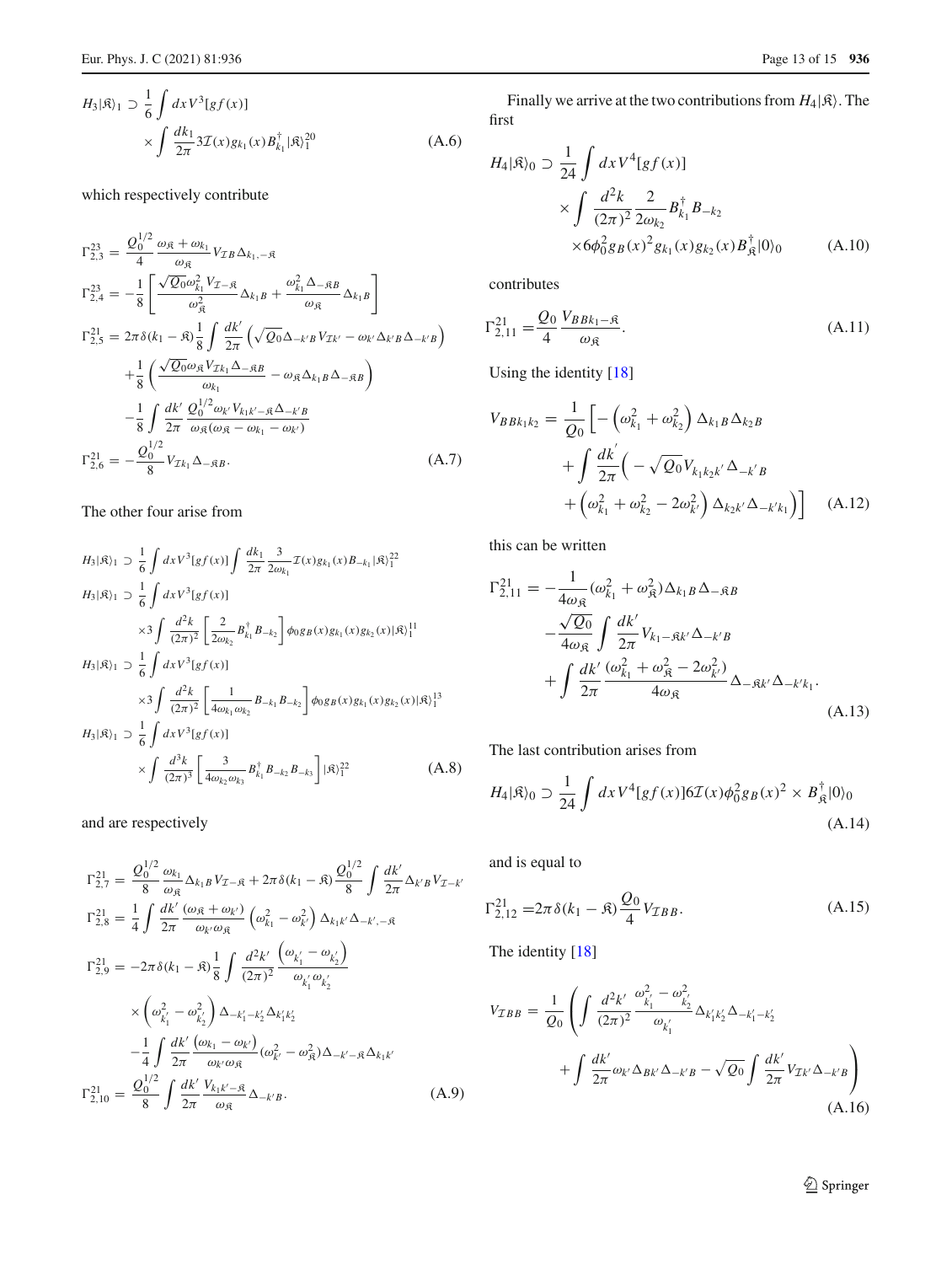again allows terms involving the integrals of four  $g(x)$  to be eliminated, leaving

$$
\Gamma_{2,12}^{21} = \frac{2\pi\delta(k_1 - \mathfrak{K})}{4} \left( \int \frac{d^2k'}{(2\pi)^2} \frac{\omega_{k_1'}^2 - \omega_{k_2'}^2}{\omega_{k_1'}} \Delta_{k_1'k_2'} \Delta_{-k_1'-k_2'} + \int \frac{dk'}{2\pi} \omega_{k'} \Delta_{BK'} \Delta_{-k'B} - \sqrt{Q_0} \int \frac{dk'}{2\pi} V_{\mathcal{I}k'} \Delta_{-k'B} \right).
$$
\n(A.17)

Without these identities we would not be able to show that  $\Gamma = 0.$ 

Finally, summing all of the above contributions, we obtain

$$
\Gamma_2^{21} = \sum_{i=1}^{12} \Gamma_{2,i}^{21} = A(k_1) + 2\pi \delta(k_1 - \mathfrak{K}) B(k_1)
$$

$$
+ \int \frac{dk'}{2\pi} C(k_1).
$$
 (A.18)

The first term is

$$
A(k_1) = \frac{3}{4}\omega_{k_1}\Delta_{k_1B}\Delta_{-\mathfrak{R}B} + \frac{3}{8}\frac{(\omega_{k_1} - \omega_{\mathfrak{R}})^2}{\omega_{\mathfrak{R}}}\Delta_{k_1B}\Delta_{-\mathfrak{R}B}
$$
  
+  $\frac{\sqrt{Q_0}}{8}(\frac{\omega_{k_1}^2}{\omega_{\mathfrak{R}}^2} - \frac{\omega_{k_1}}{\omega_{\mathfrak{R}}})\Delta_{k_1B}V_{\mathcal{I}-\mathfrak{R}}$   
+  $\frac{\sqrt{Q_0}}{8}(1 - \frac{\omega_{\mathfrak{R}}}{\omega_{k_1}})\Delta_{\mathfrak{R}B}V_{\mathcal{I}k_1}$   
+  $\frac{Q_0^{1/2}}{4}\frac{\omega_{\mathfrak{R}} + \omega_{k_1}}{\omega_{\mathfrak{R}}}V_{\mathcal{I}B}\Delta_{k_1,-\mathfrak{R}}$   
-  $\frac{1}{8}\left[\frac{\sqrt{Q_0}\omega_{k_1}^2V_{\mathcal{I}-\mathfrak{R}}}{\omega_{\mathfrak{R}}^2}\Delta_{k_1B}\right]$   
+  $\frac{\omega_{k_1}^2\Delta_{-\mathfrak{R}B}}{\omega_{\mathfrak{R}}}\Delta_{k_1B}\right] - \frac{1}{4\omega_{\mathfrak{R}}}(\omega_{k_1}^2 + \omega_{\mathfrak{R}}^2)\Delta_{k_1B}\Delta_{-\mathfrak{R}B}$   
+  $\frac{1}{8}(\frac{\sqrt{Q_0}\omega_{\mathfrak{R}}V_{\mathcal{I}k_1}\Delta_{-\mathfrak{R}B}}{\omega_{k_1}}$   
-  $\omega_{\mathfrak{R}}\Delta_{k_1B}\Delta_{-\mathfrak{R}B})$   
-  $\frac{Q_0^{1/2}}{8}V_{\mathcal{I}k_1}\Delta_{-\mathfrak{R}B} + \frac{Q_0^{1/2}\omega_{k_1}}{8\omega_{\mathfrak{R}}}V_{\mathcal{I}-\mathfrak{R}}\Delta_{k_1B}$   
= 0 (A.19)

where use the fact [\[18\]](#page-14-10) that  $V_{\mathcal{I}B} = 0$ . The other terms are

$$
B(k_1) = \frac{3}{8} \int \frac{dk'}{2\pi} \Delta_{-k'B} \omega_{k'} \Delta_{k'B}
$$
  
+  $\frac{1}{8} \int \frac{dk'}{2\pi} (\sqrt{Q_0} \Delta_{-k'B} V_{\mathcal{I}k'}$   
-  $\omega_{k'} \Delta_{k'B} \Delta_{-k'B} + \sqrt{Q_0} \Delta_{k'B} V_{\mathcal{I}-k'}$ )  
-  $\frac{1}{8} \int \frac{d^2k'}{(2\pi)^2} \frac{(\omega_{k'_1} - \omega_{k'_2})}{\omega_{k'_1} \omega_{k'_2}} (\omega_{k'_1}^2 - \omega_{k'_2}^2) \Delta_{-k'_1 - k'_2} \Delta_{k'_1 k'_2}$ 

$$
+\frac{1}{4}\left(\int \frac{d^2k'}{(2\pi)^2} \frac{\omega_{k'_1}^2 - \omega_{k'_2}^2}{\omega_{k'_1}} \Delta_{k'_1k'_2} \Delta_{-k'_1-k'_2} + \int \frac{dk'}{2\pi} \omega_{k'} \Delta_{Bk'} \Delta_{-k'B} - \sqrt{Q_0} \int \frac{dk'}{2\pi} V_{\mathcal{I}k'} \Delta_{-k'B}\right)
$$
  
= 0 (A.20)

and

$$
C(k_1) = \frac{1}{8} \frac{Q_0^{1/2} V_{k_1 k_1' - \mathfrak{K}}}{(\omega_{\mathfrak{K}} - \omega_{k_1} - \omega_{k_1'})} \Delta_{-k'B}
$$
  
\n
$$
- \frac{1}{8} \frac{Q_0^{1/2} \omega_{k_1} V_{k_1 k' - \mathfrak{K}}}{\omega_{\mathfrak{K}} (\omega_{\mathfrak{K}} - \omega_{k_1} - \omega_{k'})} \Delta_{-k'B}
$$
  
\n
$$
- \frac{1}{4} \Delta_{k_1 k'} \Delta_{-k', -\mathfrak{K}} \frac{\omega_{k_1} \omega_{\mathfrak{K}} + \omega_{k'}^2}{\omega_{k'}}
$$
  
\n
$$
+ \frac{1}{4} \Delta_{k_1 k'} \Delta_{-k', -\mathfrak{K}} \frac{\omega_{k_1} (\omega_{k_1} \omega_{\mathfrak{K}} + \omega_{k'}^2)}{\omega_{\mathfrak{K}} \omega_{k'}}
$$
  
\n
$$
- \frac{1}{8} \frac{Q_0^{1/2} \omega_{k'} V_{k_1 k' - \mathfrak{K}} \Delta_{-k'B}}{\omega_{\mathfrak{K}} (\omega_{\mathfrak{K}} - \omega_{k_1} - \omega_{k'})}
$$
  
\n
$$
- \frac{1}{4} \frac{(\omega_{\mathfrak{K}} + \omega_{k'})}{\omega_{k'} \omega_{\mathfrak{K}}} (\omega_{k_1}^2 - \omega_{k'}^2) \Delta_{k_1 k'} \Delta_{-k', -\mathfrak{K}}
$$
  
\n
$$
- \frac{1}{4} \frac{(\omega_{k_1} - \omega_{k'})}{\omega_{k'} \omega_{\mathfrak{K}}} (\omega_{k'}^2 - \omega_{\mathfrak{K}}^2) \Delta_{-k'-\mathfrak{K}} \Delta_{k_1 k'}
$$
  
\n
$$
+ \frac{Q_0^{1/2} V_{k_1 k' - \mathfrak{K}}}{8} \Delta_{-k'B} - \frac{\sqrt{Q_0}}{4 \omega_{\mathfrak{K}}} V_{k_1 - \mathfrak{K}k'} \Delta_{-k'B}
$$
  
\n
$$
+ \frac{(\omega_{k_1}^2 + \omega_{\mathfrak{K}}^2 - 2\omega_{k'}^2)}{
$$

As all three contributions vanish, we have shown that

$$
\Gamma_2^{21} = 0\tag{A.22}
$$

as it must be if  $|\mathfrak{K}\rangle$  is indeed a Hamiltonian eigenstate to second order.

## **References**

- <span id="page-13-0"></span>1. N.H. Christ, T.D. Lee, Quantum expansion of soliton solutions. Phys. Rev. D **12**, 1606 (1975). [https://doi.org/10.1103/PhysRevD.](https://doi.org/10.1103/PhysRevD.12.1606) [12.1606](https://doi.org/10.1103/PhysRevD.12.1606)
- <span id="page-13-1"></span>2. J. Goldstone, R. Jackiw, Quantization of nonlinear waves. Phys. Rev. D **11**, 1486–1498 (1975). [https://doi.org/10.1103/PhysRevD.](https://doi.org/10.1103/PhysRevD.11.1486) [11.1486](https://doi.org/10.1103/PhysRevD.11.1486)
- <span id="page-13-2"></span>3. V.G. Makhankov, Dynamics of classical solitons in nonintegrable systems. Phys. Rept. **35**, 1–128 (1978). [https://doi.org/10.1016/](https://doi.org/10.1016/0370-1573(78)90074-1) [0370-1573\(78\)90074-1](https://doi.org/10.1016/0370-1573(78)90074-1)
- 4. M. Moshir, Soliton–anti-soliton scattering and capture in  $\lambda \phi^4$  theory. Nucl. Phys. B **185**, 318–332 (1981). [https://doi.org/10.1016/](https://doi.org/10.1016/0550-3213(81)90320-5) [0550-3213\(81\)90320-5](https://doi.org/10.1016/0550-3213(81)90320-5)
- <span id="page-13-3"></span>5. C. Adam, K. Oles, T. Romanczukiewicz, A. Wereszczynski, Spectral walls in soliton collisions. Phys. Rev. Lett. **122**(24),